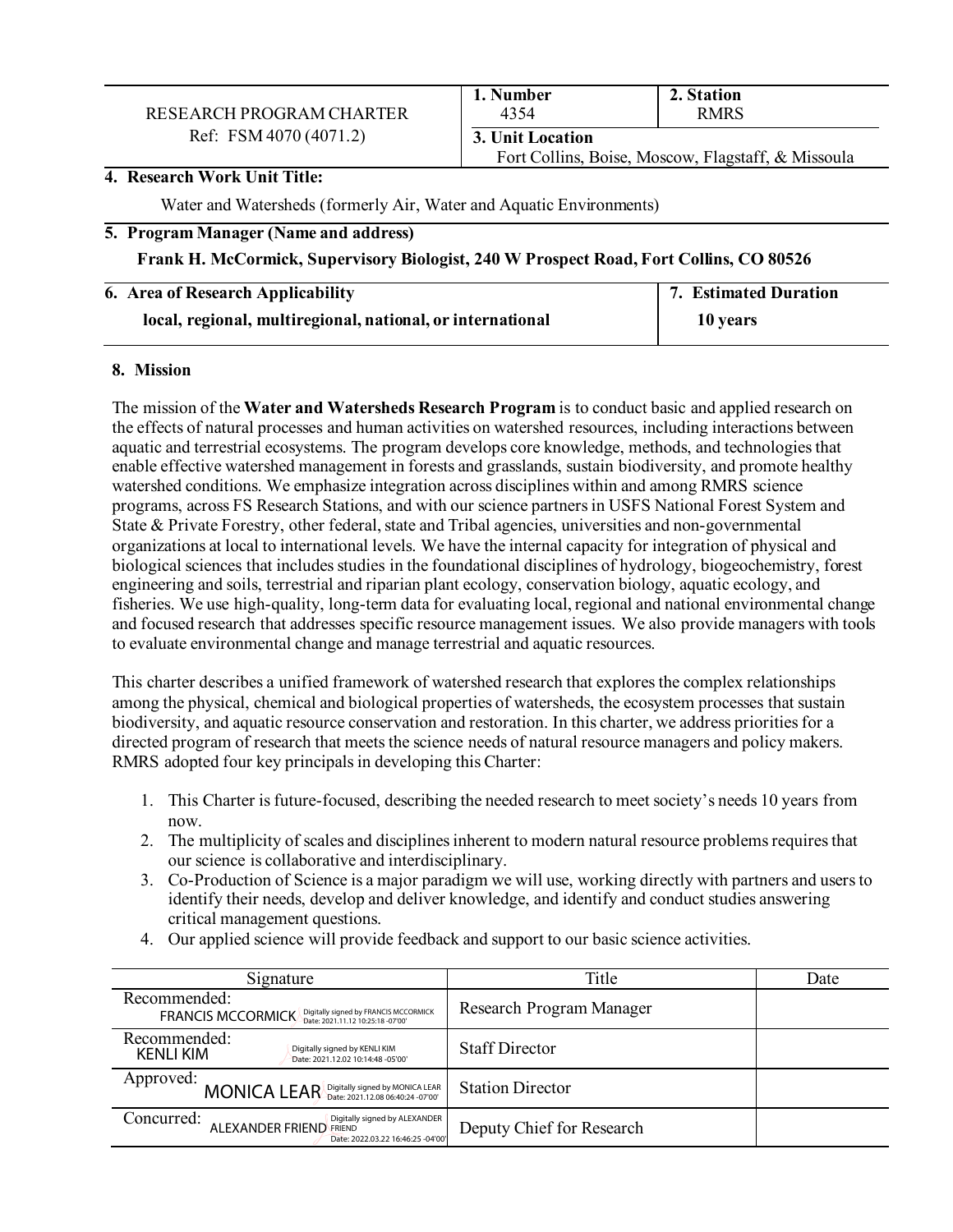Because science delivery is an essential part of the research cycle, we respond to emerging issues by communicating science findings and enhancing their application. RMRS is committed to co-production of science, and we will use this paradigm in all phases of research from problem identification, research, and science delivery. We are committed to providing science-based applications and tools for sustainable natural resources management. We accomplish this by developing, evaluating, and deploying new methods for inventory and monitoring activities, predictive tools for watershed management and restoration, and decision support systems to improve land management. We devote time and resources to engaging with and educating the public, as well as land managers.

The Water and Watershed Research Program pursues knowledge discovery and development, modelling, and syntheses that inform management actions and policy decisions made by local, regional, national, and international clients and partners. Furthermore, our science, and the knowledge generated from it, informs scientific programs and studies worldwide. Our work directly supports the USDA Strategic Goals FY 2018- 2022 to *Strengthen the Stewardship of Private Lands through Technology and Research* by enhancing the scientific basis of conservation planning and *Foster Productive and Sustainable Use of Our National Forest System Lands* by providing the science that helps ensure that public lands and watersheds are sustainable, healthy and productive.

Similarly, our work is aligned with the Forest Service Strategic Plan 2015-2020 Strategic and Management Objectives. Water and Watershed research contributes to the improvement of conditions that *Sustain Our Nation's Forests and Grasslands* so that they are resilient in the face of climate change. We *Deliver Benefits to the Public* by providing the scientific basis for management decisions to improve watershed condition on our Nation's forests and grasslands and ensure that they are functioning as intact ecosystems that provide abundant clean water and many other ecosystem services and benefits that contribute to human health, prosperity, and quality of life. Our science delivery and technology transfer efforts support the goal to *Apply Knowledge Globally* and reflects our core values of service to the public and improve global natural resource stewardship. The program's science supports the National Rise to the Future: National Fish and Aquatic Strategy goals to *Conserve Fish and Aquatic Resources; Strengthen Partnerships and Work Across Boundaries; and Deliver and Apply Scientific Research*. Watersheds integrate the strategic priorities and foundational research areas identified by Forest Service Research and Development. Our science spans the Water, Air and Soil; Wildlife and Fish; Fire and Fuels; Recreation; Forest Health; and Natural Resource Management disciplines. Finally, as identified in the Rocky Mountain Research Station Strategic Framework Research Priorities, Water and Watershed research is foundational to the RMRS mission.

# **9. Justification and Problem Selection**

From its inception, the Forest Service has been charged with the protection of watersheds and water resources. Historically, this mission has focused on the management of vegetation (timber and fire), soil, water, wildlife, and fishery resources. With the requirements of the Clean Air Act, Clean Water Act, and Endangered Species Act, the Forest Service's mission has grown to include management of air quality, water pollution, recreation, and habitat conservation to protect these resources on federal lands.

Our research advances critical knowledge about complex physical and biological interactions in a wide variety of western ecosystems, seeks to understand how vegetation influences and responds to disturbance and management, and investigates watershed processes to determine their controls on spatial and temporal variation in water quality and quantity. We investigate how the region's biota have responded to past climate variation and thus have improved understanding of present changes and human engineering of the environment. In the fast-growing American West, agricultural, rural and urban economies are inextricably tied to water. Along with the increasing demand for water, a limited supply may be affected by projected changes in the regional climate, making it increasingly difficult to predict supply from year to year. Climate change is increasing variability in precipitation and resulting in warming temperatures in the West, leading to reduced snowpack; earlier snowmelt; larger, more severe wildfires; increased forest vulnerability to insects; altering sensitive high-elevation environments; and less dependable delivery of clean water. New knowledge gained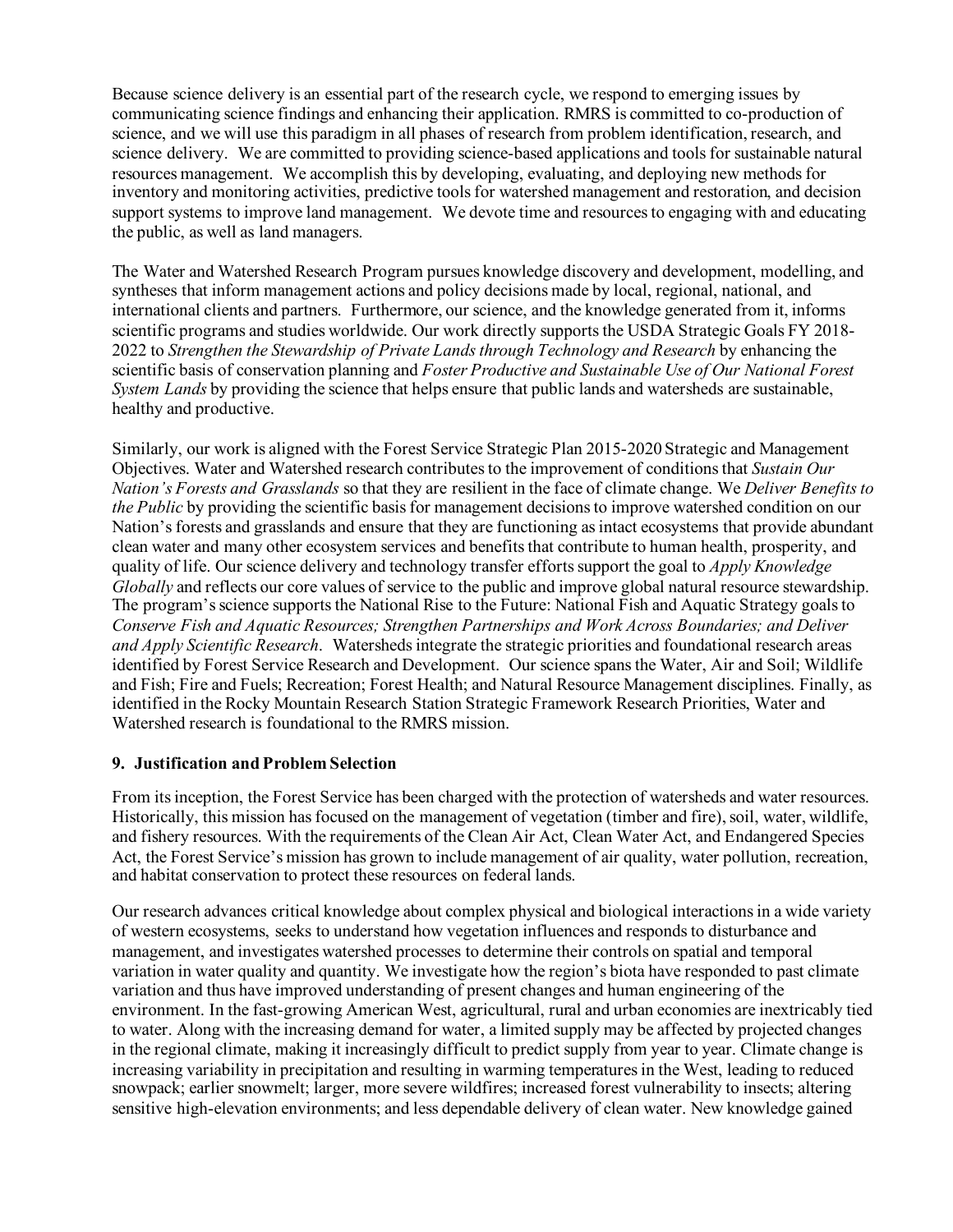from this research is essential to meet the complex and extensive challenges facing western water management.

In developing this charter, the Water and Watershed Program has committed to a coordinated effort with the National Forest System for shared responsibility for land management and providing the best available science for land management plans. This includes participation in RMRS-Regional Science Advisory Teams (Regions 1, 2, 3 and 4), the R4 Science Partners Program, the Rocky Mountain Restoration Initiative, responses to national program-level requests (e.g., Burned Area Emergency Response and Legacy Road programs and drought and climate assessments), regional and forest-level climate vulnerability assessments and countless peer-to-peer consultations that form the majority of our support for resource managers.

It is through these interactions that program scientists have developed and maintained long-term relationships with USFS colleagues that help us align our research with existing and emerging management needs. As active participants in Shared Stewardship Initiatives in Colorado and New Mexico, program scientists provide science leadership focused on desired outcomes derived from public listening sessions. We have developed and maintained partnerships with other federal, tribal, and state agencies, local governments and public utilities, and non-government organizations that depend on the science we produce.

The research described in the charter will aid watershed managers to make decisions now that will ensure availability of water to meet societal demands for water. Three problem areas will define the work of the Program.

First, an improved understanding of the water balance will lead directly to improved management of water supplies. Improved forecasting tools will allow greater flexibility and improved results from reservoir operations, protecting more people from floods while making more water available for water users and conservation of fish. Improved understanding of geomorphic processes will help protect fish habitat, water quality, and human life by identifying areas where erosion, mass wasting, and sediment transport are most likely to affect these values. Biogeochemical research will provide managers the information needed to inform sound decisions aimed at protecting water quality and at sustaining soil and forest productivity. Our watershed studies will help managers and decision makers evaluate the influence climate change on the delivery of clean water from western watersheds.

Second, improved science information on the effects of natural and anthropogenic disturbances on aquatic, riparian, and terrestrial species and habitats will help managers better understand 1) the complexity of wild populations of aquatic, riparian, and terrestrial species; 2) how this complexity is related to the diversity of riverscapes and landscapes; 3) how natural or anthropogenic disturbance interacts with wild populations; and 4) how invasions of non-native species can alter the responses of native species to riverscape and landscape patterns and processes. This understanding will result in more informed land management decisions, forewarn managers about likely changes in habitats and populations from disturbance or invasion, and enable strategic management intervention in the highest priority landscapes.

Third, the Water and Watershed Research Program scientists work in formal and informal teams across the agency and in partnership with our other stakeholders to jointly develop research questions and science-based strategies to improve watershed management.

Within the broad framework of watershed research, our contribution to this shared effort falls principally within the scope of the following three Research Problem Areas:

- **Core watershed research quantifies the dynamics of hydrologic, geomorphic, and biogeochemical processes in forests and rangelands at multiple scales.**
- **Core watershed research quantifies the biological processes and patterns that affect the distribution, resilience, and persistence of native and non-native aquatic and riparian species.**
- **Integrated, interdisciplinary research explores the interactions of physical and biological ecosystem processes that contribute to watershed condition in a changing environment.**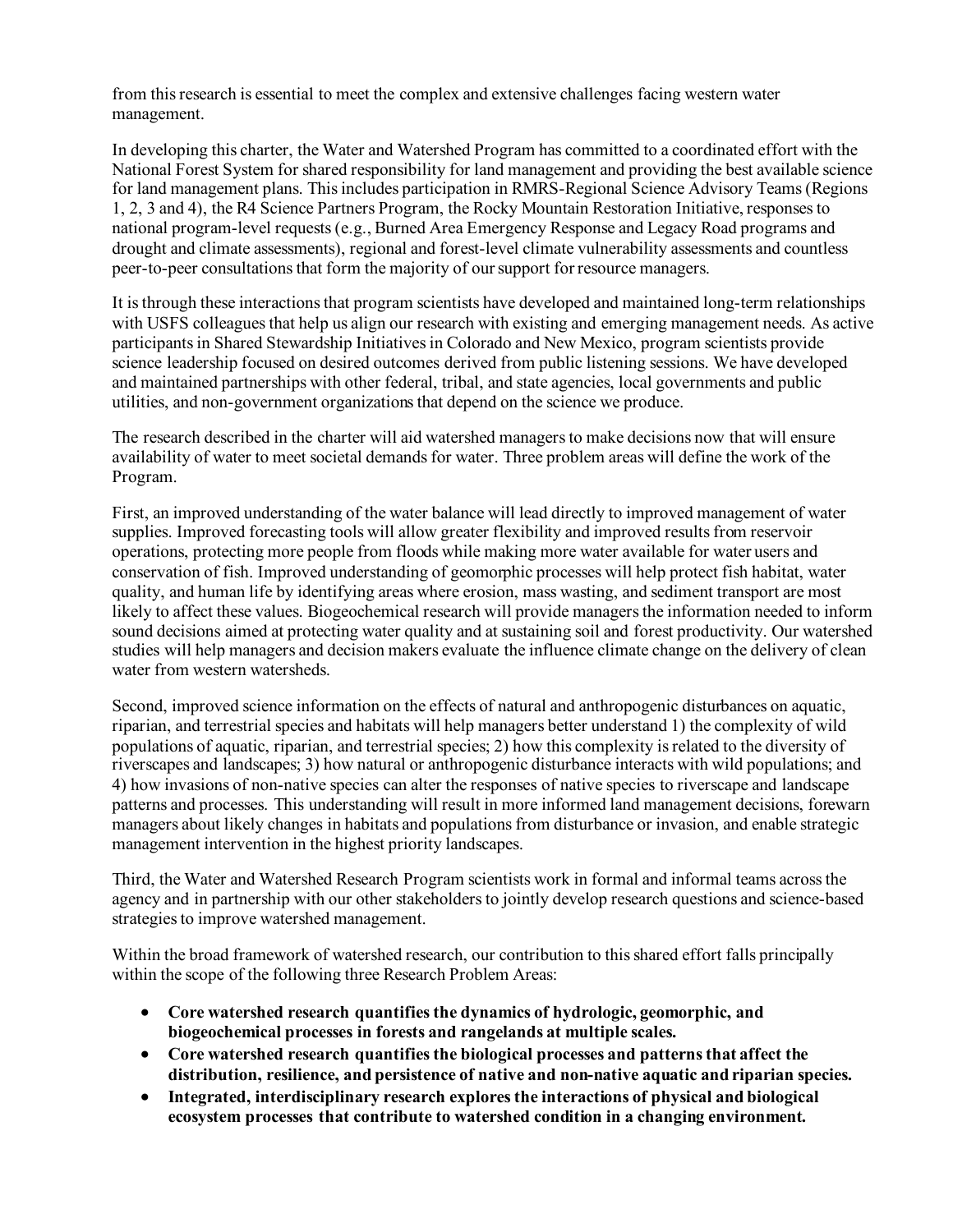#### **10. Approach to problem solution.**

Natural resource management challenges in the 21st century are increasingly complex, requiring managers to balance different social, political, ecological and economic objectives and stakeholder concerns. The Water and Watershed Science Program addresses natural resource problems in the immediate and long term to discover and develop scientific knowledge and guide the translation of research results into viable products that meet the needs of natural resource managers. We produce the science to guide watershed restoration and create resilient landscapes that provide watershed-based ecosystem services.

Our research addresses needs in both basic and applied science and management for advancing our understanding of watershed conditions, while focusing on the synergy between physical and biological components. Fundamental studies are needed to elucidate biological and ecological patterns, while applied research will incorporate findings into real-world applications to evaluate effects of natural disturbance, human activities, and management practices on selected response variables. Applied work will be relevant to new challenges faced by managers, as well as evaluating past actions to address best management practices.

Our core science implements long-term research studies across local to national spatial extents. This research involves experimental manipulations to quantify process-level mechanisms, broader landscape-scale assessments and regional modelling. The outcomes of our core research are relevant to managers today and will help assess future conditions and concerns regarding changing climate, disturbance regimes, and land-use. Long-term data collected within experimental forests has helped elucidate the immediate and persistent consequences of forest management, the climatic factors and forest conditions influencing current insect outbreaks, and the response of western watersheds to climate change. We have investigated how the region's biota have responded to past climate variations and thus have an improved understanding of present changes.

The three problem areas present opportunities for integration across the eight RMRS Science Programs. We anticipate that scientists will pursue traditional programs of research, and that teams within and acrossthe programs will be organized around specific Problem Areas as new critical research needs emerge. Our research teams will comprise physical and biological scientists working across the West and will embrace collaborative, interdisciplinary, and integrative approaches to address science questions. Scientists in the Water and Watersheds Science Program collaborate with scientists in the National Genomics Center for Wildlife and Fish Conservation to apply genomic and environmental DNA (eDNA) approaches to describe western aquatic biodiversity and explore the status and distribution of aquatic species of conservation concern in the West.

Our network of experimental forest and research natural areas gives RMRS watershed researchers the unique opportunity to evaluate the response of physical and biologic factors to management, periodic disturbance and climate change. Deterministic approaches to process-level studies and model development provide great potential for real solutions in a changing climate. Long-term data collected at experimental forests in Colorado (Fraser Experimental Forest), Wyoming (Glacier Lakes Ecosystem Experimental Site) and Arizona (Sierra Ancha), as well as Research Natural Areas and other sites suited to long-term monitoring has helped elucidate the immediate and persistent consequences of forest management, the climatic factors and forest conditions influencing current insect outbreaks, and the response of western watersheds to climate change.

Shifting human demographics will continue to alter the values that people hold for ecosystem services. Whereas well-established methods exist to estimate monetary value of market and non-market goods and services, such as the cost of drinking water infrastructure and treatment facilities, more research is needed to assess and account for the cultural, educational, and spiritual values of clean air, clean water, healthy watersheds, and sustainable fish and wildlife. It will be essential for the long-term sustainability of western ecosystems for our physical and biological scientists to include social scientists in their research to translate ecosystem processes into ecosystem services and assessments of the socio-economic value associated with their proper management and conservation. As new threats to fragile environments emerge, we will integrate social scientists into our research teams to identify key research questions and perspectives.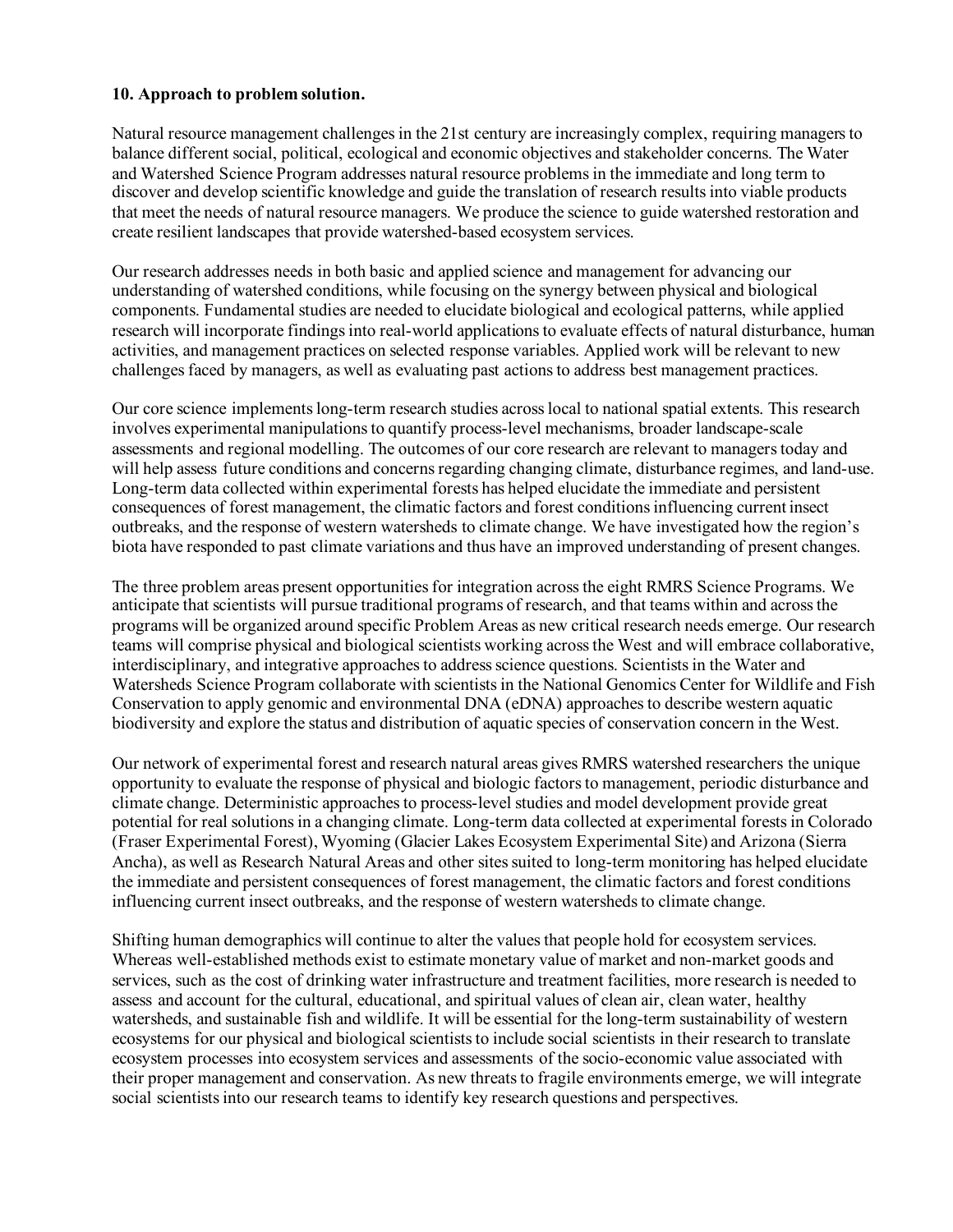Science delivery and applications will be accomplished initially through peer-reviewed publications in scientific journals. Published results will be disseminated to managers, the general public, and interest groups to ensure effective technical transfer and application of research results. Field trips, workshops, brochures, general technical reports, and one-page handouts will be used as appropriate to translate results into userfriendly formats readily digestible by managers and other interested parties. We will also develop synthesis documents to summarize the state-of-knowledge on key air, water and aquatic management issues. These products, along with the original peer-reviewed publications, will be available on the RMRS website. We will work to identify ways to simplify the application of research results to make them more useful to lay people and make research results more available over the internet. The above strategy will accomplish both while ensuring the relevance of the research described herein. Where appropriate will propose to advance our ongoing efforts of technology transfer of our research products through a Research, Development, and Applications Program.

The Water and Watershed Research Program works in the following three problem areas:

# **Problem Area 1 – Core watershed research to discover and develop knowledge that quantifies the dynamics of hydrologic, geomorphic and biogeochemical processes in forests and rangelands at multiple scales.**

Watershed research on physical processes and functions provides cause-and-effect knowledge that underlies and validates management decisions, resulting in productive and diverse forests, grasslands, and aquatic ecosystems. Our research quantifies and models the hydrologic, geomorphic and biogeochemical processes influencing water yield and water quality. It examines responses of terrestrial, riparian and aquatic systems to changes in vegetation, disturbance regimes, management activities, and climate. Current and future research will measure the delivery, transport, and storage of water, nutrients, sediment, and large wood, and will model these fluxes across a range of temporal and spatial scales, evaluating how disturbance and management practices influence watershed properties and processes. Our research will guide management responses to natural and anthropogenic disturbances and improve understanding of the consequences of unprecedented climate variability and change.

Current and future research efforts are broadly categorized in the following Elements:

*1a. Provide better understanding of the water cycle from the accumulation process to runoff, including interception, sublimation, evapotranspiration, infiltration, groundwater and other hydrological processes.*  This research focuses on improving water supply forecasting. Current forecasts of runoff volume and timing are limited by a high degree of uncertainty from most basins of operational size, with consequences to at-risk aquatic species, downstream municipalities, industry, commerce and agriculture. The basic water balance of snowmelt-driven hydrologic systems is uncertain because we cannot adequately represent the interception, sublimation, evaporation, and melting of the snowpack beyond the plot scale. Furthermore, evaporation and transpiration represent a large portion of the forest water budget, yet direct measurements of evapotranspiration and the contribution of vegetation to site water balance are rare. The uncertainty increases further at the basin scale where it is complicated by inadequate knowledge of the factors that regulate net radiation, air temperature, forest structure, and leaf area. Understanding of the hydrologic links between high-elevation snowpack and the lower elevation water availability and demand remain rudimentary. Integrating field studies with remotely sensed data and models will increase our knowledge of these interacting processes and reduce uncertainty in runoff forecasts.

A basic problem still facing hydrologists is determining the seasonal accumulation patterns of the snowpack in complex terrain and how topography and vegetation cover affects subsequent snowmelt. Improved understanding of controls on snow distribution at the process level is needed, including interception, sublimation, redistribution, evaporation and melt. We need better models for predicting spatial and temporal variation in snow distribution, which will ultimately improve water yield forecasting. Efforts to expand hydrologic processes from point measurements to landscape, basin, and regional scales remain preliminary.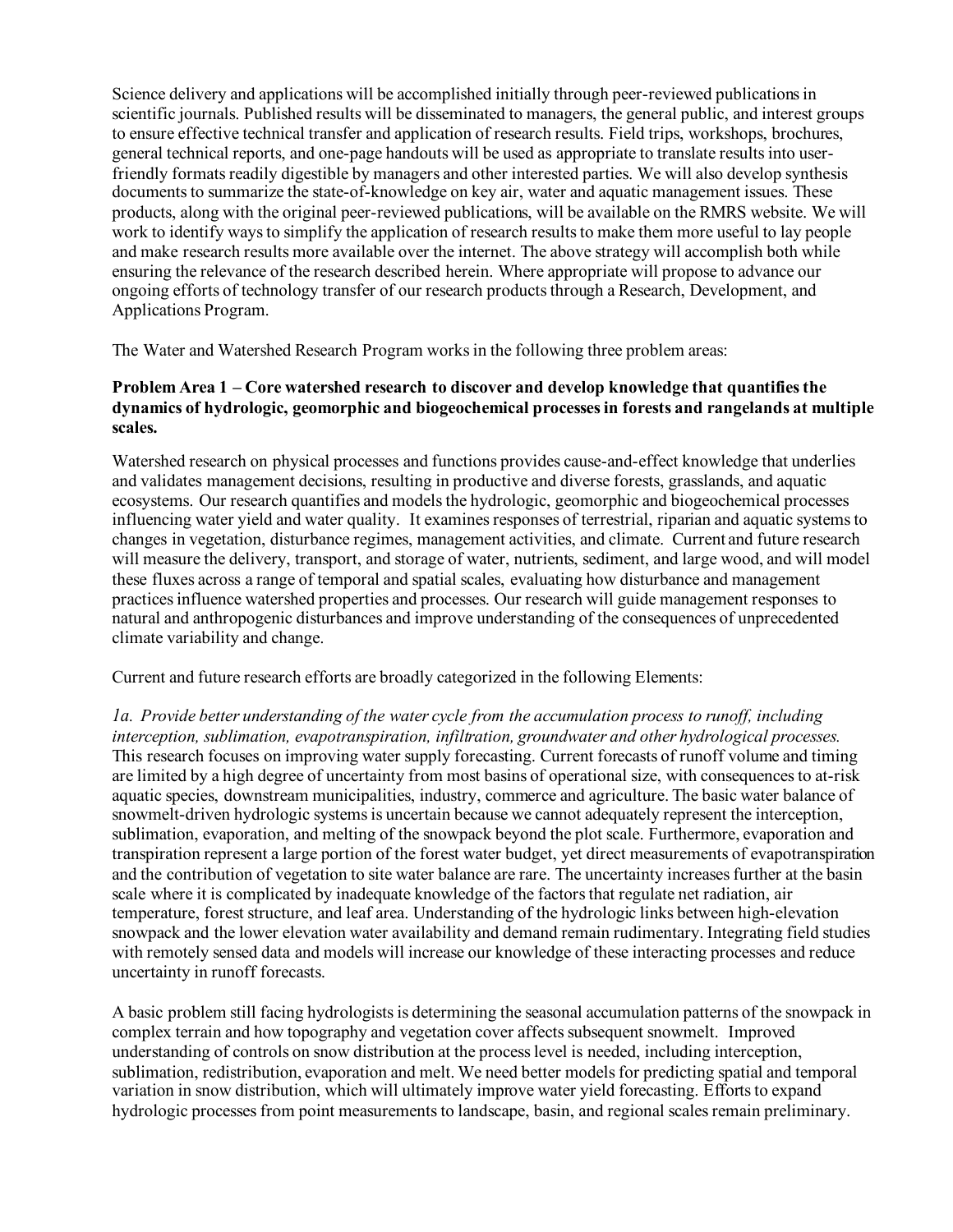Incorporation of new tools and techniques, such as remote sensing using visible and microwave frequencies, are critical to successfully moving from process-level understanding to broader-scale applications.

The hydrologic and carbon cycles are intimately linked and largely controlled through the processes of transpiration and photosynthesis. Terrestrial vegetation fixes millions of tons of carbon per year and as a consequence, approximately 2/3 of the annual global precipitation falling on terrestrial ecosystems is returned to the atmosphere via evapotranspiration. Improved understanding of the biophysical controls and linkages between these two processes at multiple scales will be critical to balancing the delivery of water and carbon ecosystem services from public lands.

#### *Outcomes:*

- Improve understanding of the contribution of vegetation to site water balance by quantifying the effects of forest type and structure on the hydrological processes that drive the water cycle.
- Improve snow transport and distribution models in complex terrain by quantifying the difference in sublimation of snowfall interception at different elevations and determine the contribution of large snow drift deposits in alpine basins to the subalpine water balance.
- Refine estimates of the difference in the water balance between disturbed and undisturbed slopes.
- Develop hydrologic forecasting models to assist with flood risk estimation and water supply.
- Assess the effects of different types of catchment disturbance on melt and runoff generation processes.
- Evaluate the consequences of land management alternatives for dealing with bark-beetle and other native and non-native insect outbreaks on water yield, water quantity and carbon storage.

*1b. The movement of sediment and wood from hillslopes and through stream channels is affected by natural and human disturbances.* Natural and anthropogenic disturbances can greatly increase the erosion potential of forest and rangeland soils. Soil erosion and mass wasting patterns and rates are a result of complex interactions between the local climate, geology, soil, and topography. Soil properties (such as hydraulic conductivity and erodibility) and vegetation (including above ground biomass, surface residue cover, and root strength) are altered by these driving factors and may further modify erosion processes. These processes are highly variable in both time and space, further complicating our ability to predict sediment and large wood loads associated with chronic vs. pulsed disturbances. Chronic fine sediment is a significant pollutant of streams, making them less able to meet a myriad of uses, such as those outlined in the Clean Water Act; fine sediment is also commonly associated with other pollutants, such as nutrients, pathogens, and heavy metals. When sediment reaches streams, managers need to know how fast and how far it will be carried downstream, how long it will be stored in a given stream reach, and how long it will take to move through the channel network. To meet federal and state standards for beneficial uses of wildland streams, and to maintain forest and rangeland sustainability, natural resource managers need new knowledge and tools to improve their ability to predict and mitigate onsite erosion and offsite water quality impairment caused by forest disturbances.

Acute inputs from less frequent, episodic disturbances (i.e., pulsed events), such as landslides, debris flows, and avalanches are often temporarily destructive, but valuable for long-term habitat formation, in part because of the delivery of wood, organic matter, and nutrients to streams. The role of large wood in streams and riparian areas has become increasingly recognized as beneficial over the last several decades. Large wood affects geomorphic, hydrologic, and ecological processes in streams and rivers, and its numerous roles link aquatic, riparian, and upland portions of watersheds. Large wood strongly influences channel form in small streams, creating pools and waterfalls, and altering channel width and depth. In addition, the presence of large wood in streams affects erosion, transport, and deposition of sediment, the creation and expansion of gravel bars, and channel and floodplain sediment retention. Furthermore, large wood alters channel hydraulics, hyporheic exchange, thermal structure, and residence time of solutes and particulate matter (including pollutants), thereby structuring the diversity and quality of stream habitats and influencing ecosystem metabolism. Variation in instream wood abundance is tied to forest succession and disturbance, but in ways that are currently difficult to predict. Large wood is delivered to streams by a number of processes, ranging from steady inputs of riparian and hillslope trees to large, episodic inputs resulting from natural disturbances.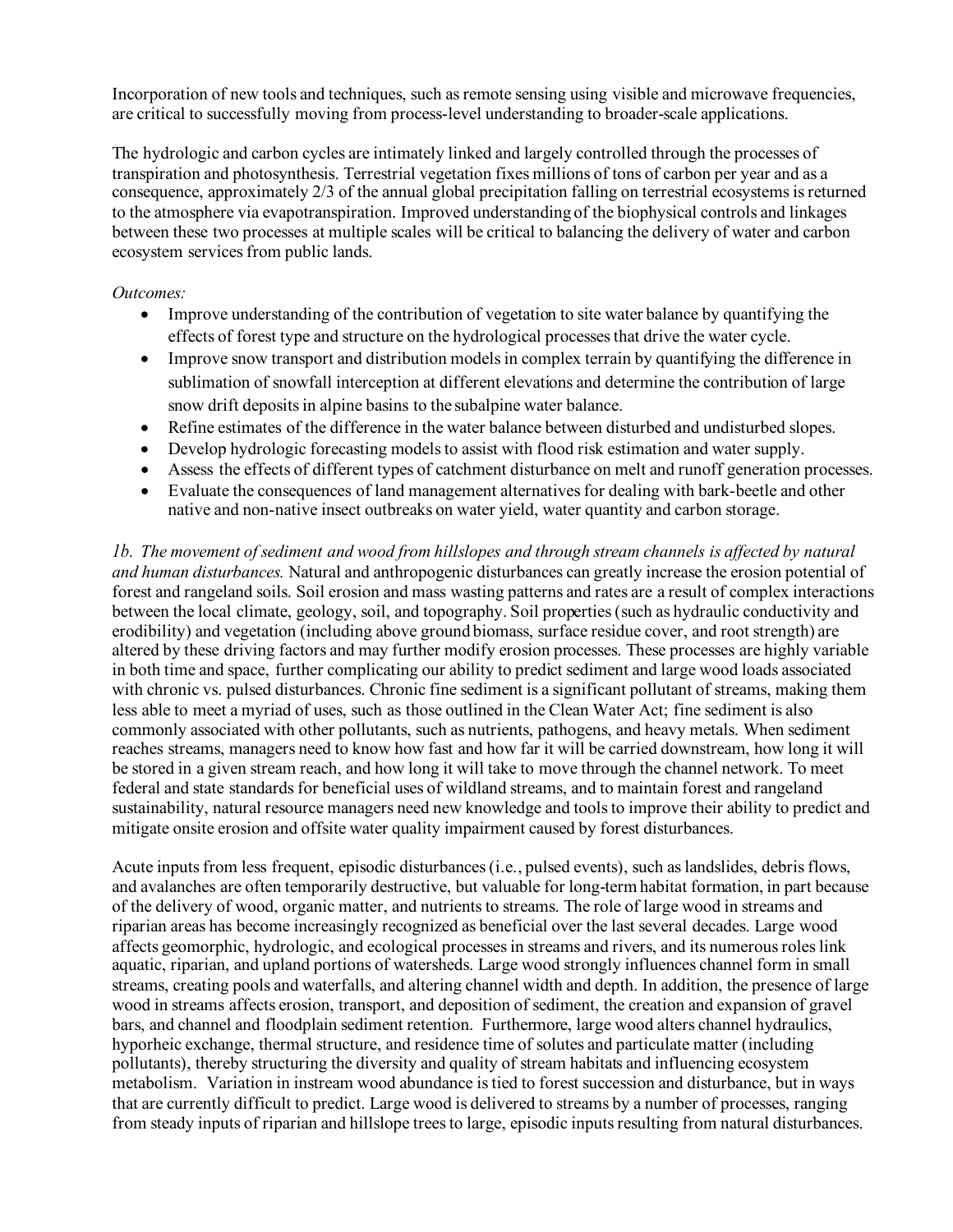Although several models have shown that large-scale forest disturbance (such as fire and insect-caused tree mortality) can result in pulsed delivery of large wood and sediment to streams, these predictions have not been validated by empirical studies. Our research contributes to the development of recommendations for managers who are challenged with maintenance of instream wood loading and channel stability in areas affected by fire, insect infestation, and harvest activities (including fuels reduction).

# *Outcomes:*

- Understand how geomorphic history and bedrock geology influence sediment regime and affect system sensitivity to changes in flow and sedimentation.
- Improve estimates of sediment transport as a function of sediment supply, streamflow regime, and stream channel characteristics.
- Improve existing hydrology and erosion risk models (GRAIP and GRAIP Lite; WEPP and ERMiT) by quantifying onsite and offsite erosion effects of transportation network design, management and recreational use; wildfire and fuel management; and other human and natural disturbances.
- Predict effects of climate change on sediment and wood yield, their routing through the channel network, and associated changes in channel morphology and riverine habitats.
- Quantify controls on landslide, avalanche, or debris-flow location, size, runout path; downstream routing of sediment and wood through river networks; and associated hazards to infrastructure along river corridors (e.g., roads, bridges, dams/diversions, campgrounds, and municipalities).
- Identify and quantify the watershed effects of wildfire, fuel management, salvage logging and other hillslope disturbances.
- Evaluate temporal changes in riparian and in-channel wood loading, stream channel adjustment and large wood dynamics in response to insect-caused canopy mortality, fuel reduction and harvest activities.
- Evaluate the effectiveness of wildfire rehabilitation activities including the utilization of excess biomass for erosion control and other beneficial uses.
- Quantify the effects of severe wildfire and prescribed burns on soils and improving remote sensing approaches to assessing soil burn severity.

*1c. Biogeochemical processes link deposition, uptake, storage and export of water, carbon, nutrients and pollutants in western watersheds.* Multi-scale research of the biogeochemical linkages between terrestrial, riparian, and aquatic environments will increase basic understanding of watershed processes and help evaluate the effects of disturbance and land management. Stream chemistry and water quality are influenced at various locations within the catchment by interacting hydrological and biogeochemical processes. Analysis of the spatial and temporal variation in long-term, high-elevation, lake and stream water chemistry will help guide future surface-water monitoring efforts aimed at detecting changes in water quality. Improved monitoring approaches will help determine the response of high-elevation terrestrial and aquatic ecosystems to critical loads and provide support to the National Air Program's monitoring of atmospheric deposition and its effects.

- Quantify the nutrient and carbon dynamics of alpine, subalpine, and riparian ecosystems.
- Refine approaches for monitoring and assessment of critical loads of nutrients in forest ecosystems*.*
- Characterize the hydrologic and biogeochemical linkages between terrestrial, riparian, and aquatic environments.
- Characterize stream and lake thermal regimes related to natural disturbances, riparian vegetation and water quality dynamics.
- Characterize the effects of disturbance, restoration and harvest practices on soil and aquatic biogeochemistry and water budgets.
- Determine the impact of extensive insect outbreak and associated management on sustained soil and forest productivity and the delivery of clean water.
- Examine the relationships among forest regeneration, soil moisture and nutrients, and water availability in forested watersheds recovering from insect outbreaks and wildfire.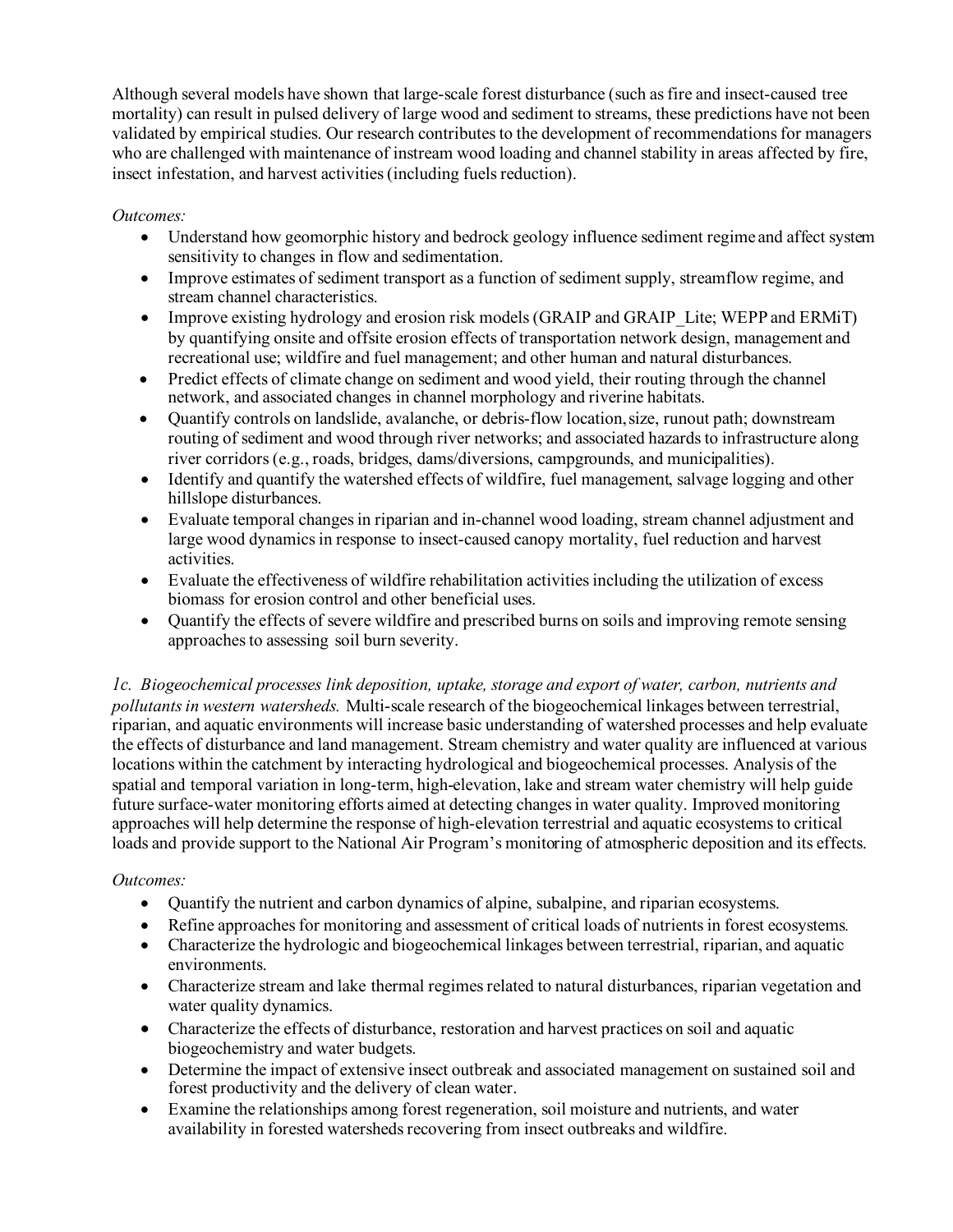- Evaluate the effectiveness of current and new watershed conservation Best Management Practices for protecting surface water quality and other watershed resources.
- Evaluate the biogeochemical responses of terrestrial, riparian, and aquatic ecosystems to atmospheric deposition and air-borne pollutants.
- Develop assessment approaches and sampling methodologies to assist aquatic resource managers with the mitigation of acid mine drainage and contamination by heavy metals in surface waters.

#### **Problem Area 2 – Core watershed research that quantifies the biological processes and patterns that affect the distribution, resilience, and persistence of native and non-native aquatic and riparian species.**

Research in this problem area defines the biological processes and patterns that affect the distribution, resilience, and persistence of native aquatic, riparian and terrestrial species. Research results are applicable to restoring watersheds impacted by human activities such as timber harvest and recreation, evaluating watershed conservation and best management practices, forecasting water supplies to municipalities and irrigators, and reducing impacts from land management activities and infrastructure to aquatic organisms. Studies will examine historical and current cycles of drought, insects, and fire-affected vegetation characteristics and other resource values over time and how fundamental, yet complex processes can be modeled to predict the effects of future natural disturbances and climate variability. Research will evaluate the watershed impacts of air pollution and atmospheric deposition and quantify how land management alters soil and water quality.

In aquatic ecosystems, our focus will continue to be with aquatic vertebrates in general, and fishes in particular. Although that does not mean we will ignore the trophic and ecological processes that require an understanding of other species and aquatic ecosystem components, fishes will represent an important currency for communication of our work. Fishes are often the dominant and most widely distributed vertebrates found in many of the mountain streams of the region. Fishes play an important role in structuring aquatic ecosystems at levels ranging from top-level predators to prey to sources of nutrient transport. Pacific salmon are considered keystone species because the marine-derived nutrients they supply disproportionately influence riparian and even upland plant and animal communities. Non-anadromous migratory forms in interior systems may play a similar, though less visible role. Invasive non-native fishes can potentially replace or displace native species with cascading effects on the functions and organization of aquatic communities.

An essential aspect of ecological research is the study of interactions between organisms and the environment, including dependence on physical factors and interactions with other biota. Adaptations permit speciesto inhabit particular environmental niches, for example thermal tolerance, branch architecture, and phenology. The interactions between individuals of the same species are important for both formation of habitat and reproduction in many species. The continuity of species representation on the landscape may be important for resilience to major disturbances and changing climates. Interactions with other species can be competitive or benign and play an important role in the spatial distribution and representation of species. As changes such as new species introductions, an altered climate, or human activities impair habitats, the relationships may shift and invasions or factors that affect habitat quality may pose critical threats to native species.

A growing body of theory and empirical evidence suggests that localized persistence and resilience of species, populations, and communities can be understood only across a series of spatial and temporal scales and contexts. A better understanding of the dominant processes influencing the distribution, connection, and dynamics of species and populations through time and space requires work at multiple scales, especially at scales larger than typical of past research. It will require the adaptation of theory and analytical tools developed in other disciplines.

Physical and ecophysiological factors control the distribution of riparian plant species and communities as well as their response to management and disturbance, particularly harvesting, flow alteration and fire and insect outbreak. Changes in fire and flow regimes and invasion by non-native species are changing riparian environments.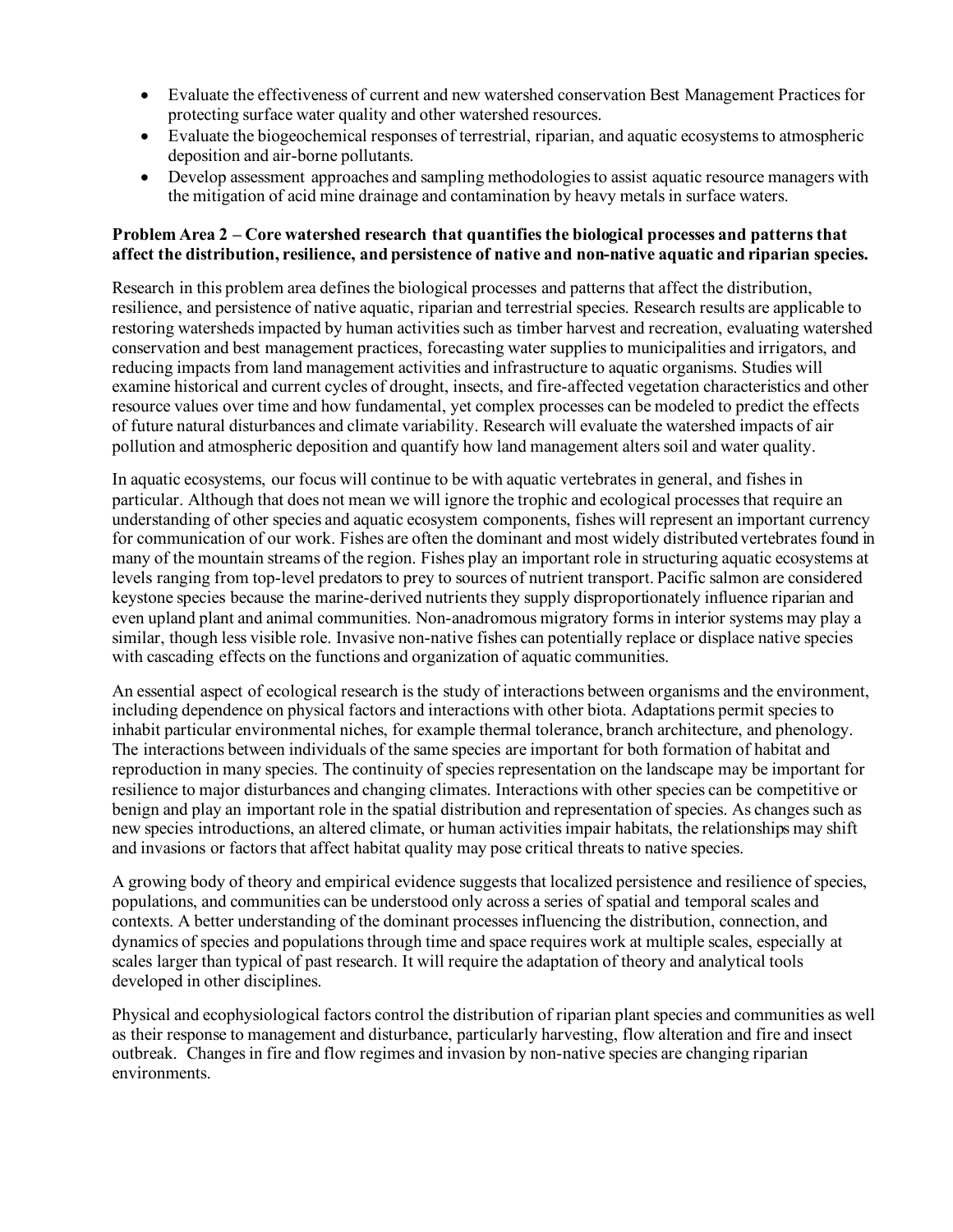Current and future research efforts are broadly categorized in the following Elements:

*2a. Addressing the fundamental components of freshwater ecology: defining species and understanding their distributions.* Effective conservation and management of freshwater biota during an era of rapid climate change, non-native species invasions, and habitat loss, as well as widespread efforts to maintain, restore, and expand the distributions of at-risk species, requires accurate information about species distributions across broad areas to guide decision-making. The complexity of aquatic ecosystems can at times be overwhelming and attempting to prioritize which aspects of aquatic ecosystems will become critical. Therefore, the goal of this element is to focus on the two properties fundamental to understanding freshwater ecosystems, regardless of the research question or management issue: what species are present, and where are they. Despite the fiscal and intellectual investments devoted managing, monitoring, investigating and restoring to aquatic species and their habitats, the lack of critical information has contributed either to misdirected conservation or a failure to act when conservation would have been effective. Our goal is to identify species and describe their distribution, to apply those data to understand the present status and forecast the future distribution of focal species, and to share those data with our stakeholders to meet their present management needs and to position the Forest Service and society to address unforeseen or emerging scientific and management issues.

Of equal importance to species conservation is a refined understanding of life-history diversity, population and evolutionary structure, and dynamics for fish species of concern. Two concepts dominate current theory of how populations persist in spatially and temporally varying environments: (1) spatial structure and metapopulation dynamics, and (2) life-history or phenotypic diversity. Metapopulation theory suggests that the geometry and connectivity of suitable habitats (or habitat patches) will constrain the dynamics of populations associated with those habitats. We have demonstrated that connectivity among habitats is critical to the persistence of fish populations of concern. However, to objectively weigh the benefits and risks associated with past and future management, mesoscale disturbances (such as fire), and climate change on the geometry and condition of available habitats, it will be necessary to better understand the underlying processes (e.g., extinction/colonization, dispersal/gene flow) that structure fish populations and influence their dynamics.

Life-history variation within fish species may play an important role for the resilience or productivity of individual populations. Species diversity of fishes in the Intermountain West is relatively low, but phenotypic diversity is remarkably high. The array of migratory patterns, trophic types, and life-histories appear to be adaptations to the dynamic and varied nature of the streams, rivers, and lakes that exist in this region. Previous work has generally reinforced the notion that management to conserve or re-establish opportunities for the full expression of diverse life histories is important. Knowledge of how that diversity is distributed across landscapes or the conditions that influence its expression are necessary to guide conservation management. Such information can be key to evaluating management actions and prioritizing conservation and restoration efforts. Even for well-studied species such as salmonid fishes, existing information is incomplete. Few life stages of a relatively small number of species are well understood.

- Apply phylogenetic tools describe new species, to identify units of conservation, or assess the validity of accepted species, whether by targeting traditional approaches at poorly studied groups or by adopting next-generation genetic tools to address taxonomic problems. This lays the foundation of a robust taxonomy on which to base conservation management and scientific inquiry.
- Conduct broad-scale phylogeographic investigations to delimit the ranges of existing, proposed, or unrecognized taxa. This establishes the range limits of these taxa and builds a multi-agency community of support by developing a consortium of interested biologists to defray costs by making in-kind contributions and to broaden the sampling area that can be characterized.
- Devise genetic markers for aquatic speciesthroughout streams in the West that will characterize genetic diversity, quantify population connectivity, detect hybridization, explain phylogenetic relationships and identify and delimit distinct population segments to inform strategic species and population management (salvage, broodstock development, protection or assisted migration of core conservation populations).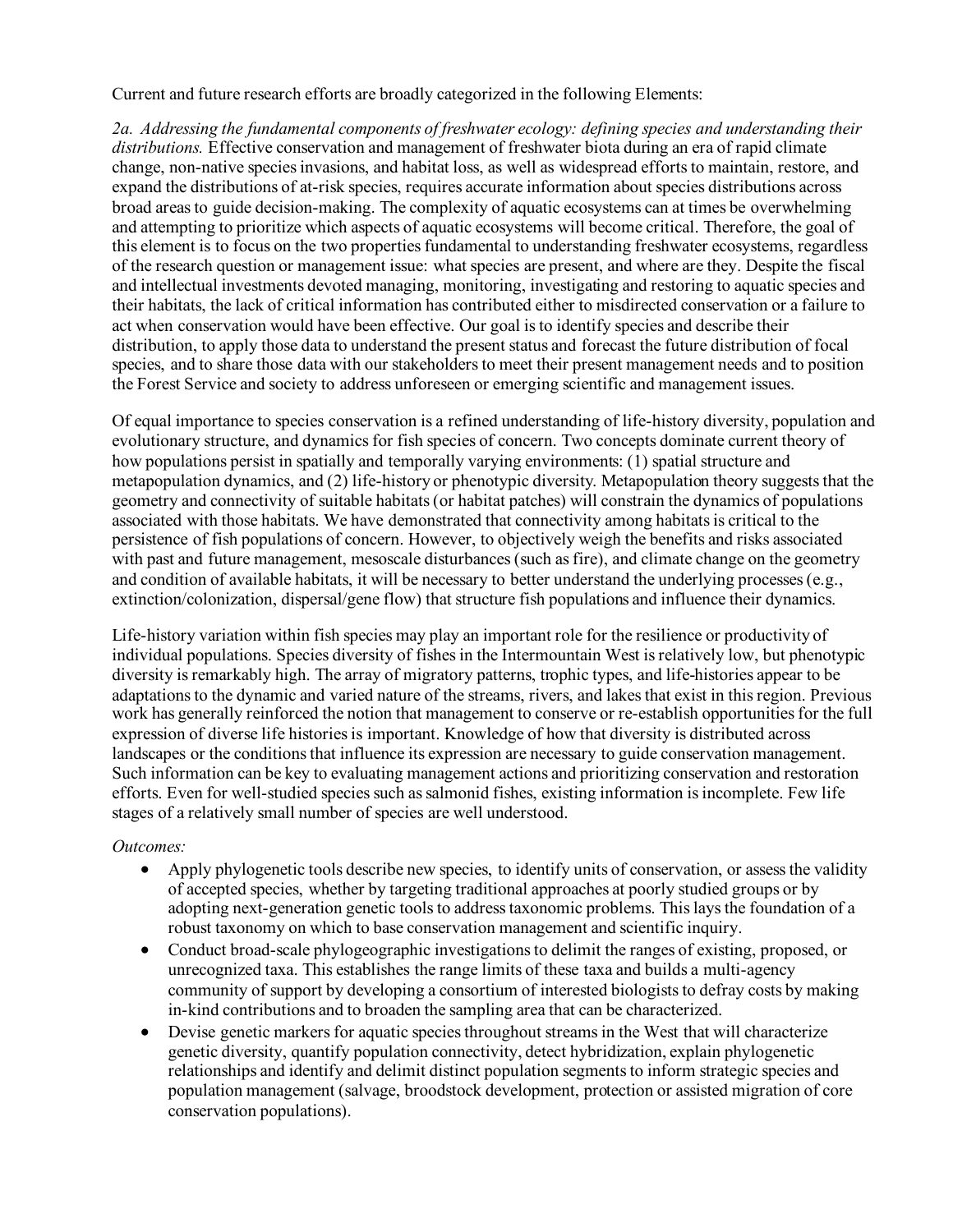- Enhance the ability of eDNA sampling to embrace more species across a greater range of habitats and more efficiently characterize community composition, and to refine its use for estimating animal abundance and detecting patterns of movement. This extends high-precision estimates of habitat occupancy to more species and allows biologists to address more refined questions about populations.
- Apply eDNA sampling as a monitoring tool to provide rapid status assessments of aquatic species at scales ranging from local to range-wide scales, to generate the baseline biological data necessary for species distribution models (SDMs). As the eDNA data delimit the occupied range, models can suggest why those habitats are occupied, and together they are used to forecast how that range might change under a variety of scenarios and to inform prioritization of conservation actions and areas.
- Enhance the eDNAtlas as a tool to provide data to stakeholders in an open-access, flexible format, enabling them to tailor those data for their own uses; as a general repository for eDNA-based data obtained by other practitioners, further enhancing the value and visibility of the database; and as a means to foster collaborative and robust species monitoring by initiating eDNA sampling projects for species of interest. By engaging biologists throughout the agency, their peers at other federal, state, and tribal agencies, NGOs, and academic institutions, as well as citizen scientists, the eDNAtlas fosters communication among stakeholders, leverages hundreds of individual contributions into a robust, definitive assessment of species distributions, and emphasizes Forest Service leadership in the stewardship of the nation's aquatic resources.
- Describe the distribution and variation in fish life-history patterns at multiple scales and the characteristics of habitats occupied by the different life stages (e.g., spawning, juvenile rearing), and model associations between environmental variables (e.g., stream size, cover, temperature, connectivity) and aquatic species or life-stage distributions.
- Develop remote sensing and geospatial data sources to relate aquatic habitat attributes and spatial structure of populations and their roles in persistence of aquatic species.
- Improve understanding and predictive abilities regarding the thermal ecology of aquatic ecosystems given the importance of temperature to stream metabolism and communities of ectothermic organisms.
- Develop and deliver spatially explicit decision support tools that integrate information sources affecting aquatic species of management concern. These tools may take the form of Bayesian belief networks, high-resolution maps, and supporting databases.
- Describe spatial structure, straying and dispersal, distribution and variation in life-history patterns and regional dynamics of native salmonid populations by the application or extension of patch-based models, molecular genetic markers, otolith microchemistry, and demographic analysis.
- Model associations between environmental variables (e.g., stream size, cover, temperature, connectivity) and aquatic species or life-stage distributions. Examine the generality or transferability of these models and their utility for predicting the distribution of potentially suitable habitats and resident species.

*2b. Examine the physical and biological factors that regulate the distribution of wetland and riparian species, populations and communities and their response to flow alteration, fire, insect outbreak, invasion by non-native species, management practices and climate change.* Although riparian areas occupy only 0.5 to 2.0% of the landscape in the region, they provide numerous ecological functions, most of which are tied to riparian vegetation. Riparian vegetation supplies habitat and forage to an array of terrestrial and aquatic species, furnishes shade, large wood, and allochthonous organic inputs to streams, and increases hydraulic roughness and stability of stream banks and floodplains. In addition, riparian plant communities frequently constitute the most floristically and structurally diverse vegetation in a region. Distinctive characteristics of riparian vegetation — species composition, population dynamics, community structure and distribution — are driven by the hydrologic regime, geomorphological setting, and related gradients in soil moisture, and are strongly influenced by vegetative legacies and life history strategies. Although we have emphasized the importance of thinking at multiple scales, much remains to be learned about the fine-scale distribution and habitat use of native and non-native aquatic, riparian, and terrestrial species. In addition to extending our knowledge of the fine scale distribution and habitat use of species, an important element of this work will be integration of information developed at larger scales. Since the fundamental processes and patterns influencing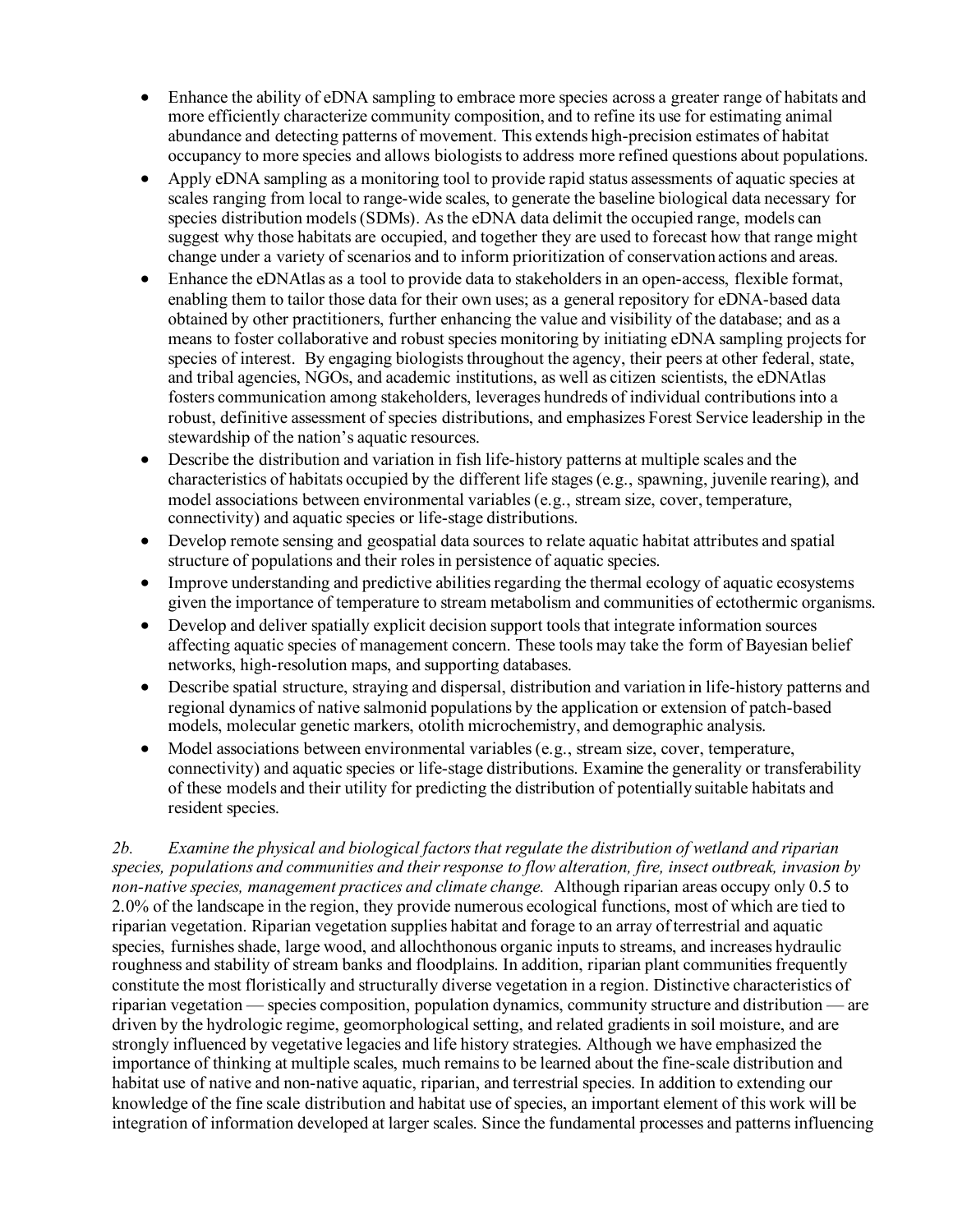species distributions may change with the scale of analysis, models developed at smaller scales may provide a different (though complementary) understanding than that developed at larger scales.

An essential aspect of ecological research is the study of interactions between organisms and the environment, including dependence on physical factors and interactions with other biota. There are some adaptations that permit particular species to inhabit particular environmental niches, for example thermal tolerance, branch architecture, and phenology. The interactions between individuals of the same species are important for both formation of habitat and reproduction in many species. The continuity of species representation may be important for resilience to major disturbances and changing climates. Interactions with other species can be competitive or benign and play an important role in the spatial distribution and representation of species. As new species are introduced or as the climate changes, the relationships may shift, and invasions may pose critical threats.

Headwater wetlands are critical hydrologic source areas and points of high local and regional biodiversity. Recent debate on the jurisdictional protection of headwaters under the Clean Water Act highlights the need for informed science regarding the ecology and contribution of high elevation wetlands relative to downstream waters. In the Rocky Mountain region, the distribution and biota of headwater wetlands have resulted from patterns of glaciation and past climatic events, and the condition and persistence of these systems may be particularly vulnerable to management, disturbance, and climate change. Our research on alpine and subalpine wetlands, seeps and springs examines hydrologic connectivity within watersheds, describes the characteristic plant communities, and establishes a baseline for monitoring the short-and-long-term impacts of disturbance and climate change.

In many watersheds in the Western US, natural flow regimes have been altered by regulation of streams and rivers (diversions, groundwater pumping, and dams) and other management practices. Although the impacts of regulated flows below dams have been examined for some riparian plant communities, the short and long-term influences of stream flow diversion on structural and functional characteristics of riparian and aquatic ecosystems are poorly understood. To determine the stream flows needed to sustain riparian vegetation and function, we need a better understanding of the influence of natural and regulated flows on the distribution and maintenance of riparian plant communities over a range of stream types. Water use is an inevitable consequence of plant growth and the ability of plants to move water from soil to leaf while acquiring CO2 for photosynthesis sets a fundamental constraint on their ability to survive in a particular habitat. Knowledge of how the ecophysiological constraints to plant water and carbon uptake control the response of riparian vegetation to altered flow regimes will contribute to mechanistic explanations of the minimum flows required to sustain key riparian species.

Non-native species invasions, their impacts and potentials are critical in riparian and terrestrial plant communities as well. Management and restoration require understanding factors that lead to invasions, identifying circumstances where non-native species are likely to invade, and identifying management priorities and tools for monitoring, inventory, evaluation, and control of invasions.

- Determine the effect of disturbance and management on headwater and riparian wetland condition. Identify the hydrologic, geomorphic, and ecophysiological variables that determine the distribution of wetland and riparian plant communities at local, regional, and watershed scales.
- Quantify the effects of hydrological alterations on the ecophysiological characteristics of key riparian plant species and identify measurable attributes of riparian vegetation that are most sensitive to changes in hydrologic regimes.
- Determine the spatial and temporal scales over which selected vegetation and physical variables should be measured along riparian corridors to assess impacts of altered hydrologic regimes.
- Evaluate the effects of climate change on the distribution of aquatic and riparian species, populations, and communities.
- Evaluate the consequences of bark-beetle caused canopy mortality on wetland, riparian, and forest understory plant communities.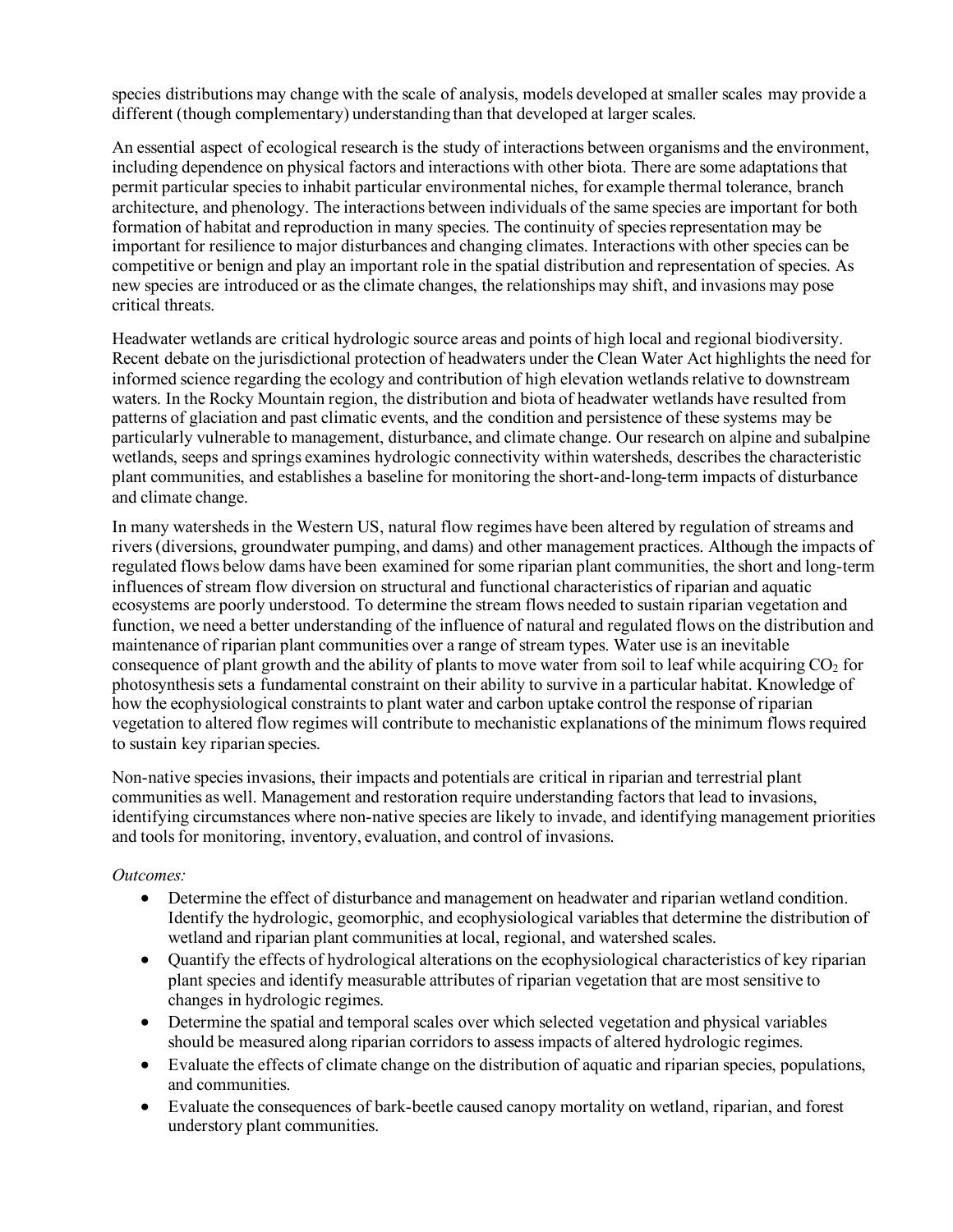- Examine the role of fire on the dynamics and persistence of key riparian plant species and communities and the susceptibility of burned riparian areas to invasion by non-native species.
- Characterize the effects of disturbance and management on the vulnerability of headwater wetland and riparian environments to invasion by non-native species.
- To improve predictions of future invasion potential by non-native species, determine the influence of physical and land use variables on the distribution of invasive non-native plant species along riparian corridors.

*2c. Examine the impacts of non-indigenous aquatic species on native fish species.* Non-indigenous species are becoming increasingly widespread in aquatic, riparian, and terrestrial ecosystems throughout the region. In some cases, non-indigenous aquatic species have been intentionally introduced for purposes ranging from pest control to supporting recreational fisheries. Problem resolution requires understanding factors that lead to invasions, identifying circumstances where non-native species are likely to invade, and identifying management priorities and tools for monitoring, inventory, evaluation, and control of invasions.

#### *Outcomes:*

- Understand the environmental and ecological factors influencing the interaction between and coexistence of native and non-native species and the ultimate risk of hybridization, replacement, or displacement of native species once non-natives are established.
- Develop methods based on collecting environmental DNA to assess the presence or absence of at-risk native fish and non-native fish species in streams in the western U.S. to permit rapid, reliable, and noninvasive monitoring that avoids the expense and mortality associated with traditional sampling. eDNAtlas interagency database.
- Develop species distribution models to estimate the probability that isolated populations of native fishes will persist and to predict future invasion potential by established non-native species.
- Understand the environmental and ecological factors influencing the interaction between and coexistence of native and non-native species and the ultimate risk of replacement, displacement, or hybridization with native species once non-natives are established. Understand future invasion potential by non-native species, including those that are already established.

**Problem Area 3 – Integrated, interdisciplinary research explores the interactions of physical and biological ecosystem processes that contribute to watershed condition during a period of rapid environmental change.** Changing landscape and climate conditions affect water availability and how freshwater systems process nutrients, store carbon, and provide critical habitat for vulnerable species. Uncertainty about the consequences of climate change presents one of the greatest challenges currently facing water and land managers in the West. Managers and decision makers require estimates of how increased variability in precipitation and warming temperatures will influence local and regional snowpacks, the timing and amount of runoff and changes in the chemical composition of stream water. The larger, more severe wildfires and increased vulnerability of western forests to insects and disease associated with changing climatic conditions are also expected to present greater obstacles to the delivery of clean water for national forest lands. Our current process-level knowledge is inadequate to predict how the complex, interrelated physical and biological factors will respond to climate change at useful spatial scales.

Natural and anthropogenic disturbances alter physical conditions on the landscape that, in turn, affect habitat availability, quality, and ecological processes over space and time. Conversely, plants and animals can passively or actively modulate rates and styles of physical processes, with changes in species distribution and composition altering physical process domains and watershed condition. Here, we conduct a broad range of studies examining these two-way biophysical interactions and their significance for land management and conserving/restoring natural resources in the face of a changing climate and land use.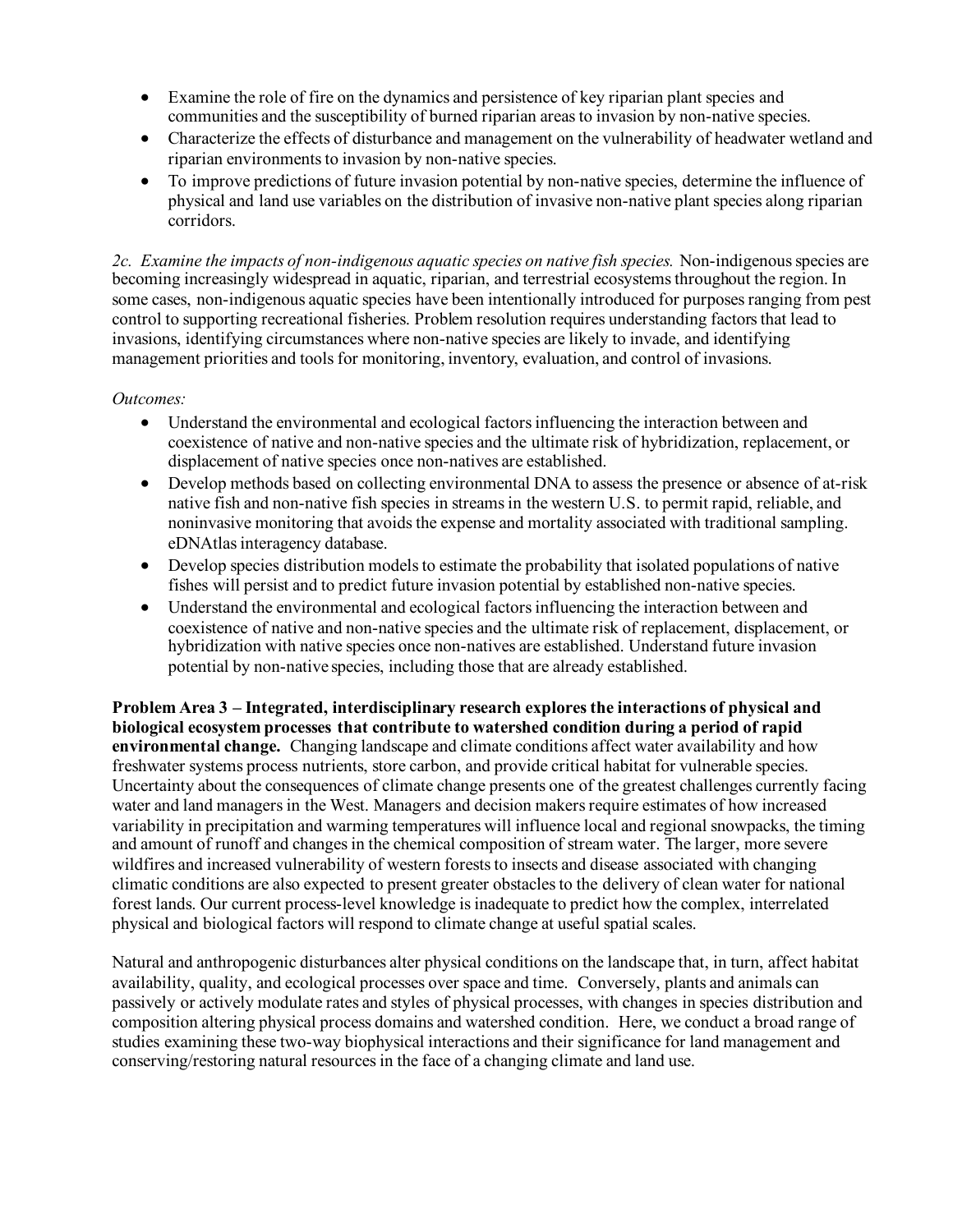Current and future research efforts are broadly categorized in the following Elements:

*3a. Water availability and quality will be affected by changes in precipitation and temperature regimes or patterns.* Changes in precipitation and temperature will have significant potential effects on the distribution and abundance of upland and riparian plants and animals. To provide viable options for managers to address climate change, we will need to predict likely natural resource shifts and educate and inform the public on current and future states of water supply and provide viable options to address water supply issues through proper management of headwater forests. Large scale forest disturbances from insect outbreaks and wildfire are reshaping the West. Forest regeneration following these disturbances will do so under pressure from climate change. Climate warming has caused fundamental shifts in distributions of forest types in many parts of the world over the past five decades and the latest "reset" of forest conditions in bark beetle-affected and large burned areas will likely catalyze and accelerate type conversions. Mean annual temperature, atmospheric CO2 concentration and frequency and severity of drought are all expected to increase during the next century over the West. Certain tree species will thrive and expand, and others may decline under future environmental conditions, yet there are significant gaps in our ability to predict the species composition and growth response of Western forests to changing climate.

# *Outcomes:*

- Quantify the effects of changing forest structure on the rates and amounts of snow sublimation in forested watersheds within the Rocky Mountain region of northern Colorado and southern Wyoming.
- Relate long-term changes in precipitation (water and snow amounts, duration, timing, and frequency) and rising temperatures to forest, riparian and wetland vegetation and responses to disturbance.
- Quantify long-term relationships between historical climate change and observed environmental responses (e.g., stream flow dynamics; stream water quality).
- Quantify ecosystem fluxes of water, nutrients and  $CO<sub>2</sub>$  in watersheds as an indicator of watershed condition and relate those fluxes to climate variability. Incorporate this knowledge into ecosystem level models to forecast potential changes in ecosystem water and carbon cycles.
- Document changes in nutrient (carbon and nitrogen) and water budgets in a small watershed as a result of forest succession, harvest, insect outbreaks and regeneration. Establish a collaborative program with other RMRS research work units to establish planting trials aimed at assessing the mechanisms of survival and long-term growth of forest species and which elevational provenances are the most likely to expand or contract their range in disturbed areas. Trials will be established across the RMRS Experimental Forest and Range network for long term monitoring and protection of these critical research assets.

*3b. Assess the biophysical ecology of high elevation groundwater dependent ecosystems*. Groundwater dependent ecosystems (GDEs) are among the most productive of high mountain ecosystems, are critical ecological components of headwater systems, and provide essential ecosystem services and resources. Climate change has the potential to dramatically alter hydrology and all related ecosystem components, making GDEs particularly vulnerable to climate change. GDEs also have the potential to serve as refugia (at least for a while) in otherwise dramatically changing areas. This research will investigate the critical components of GDEs and their interrelationships, including surface and subsurface hydrology, sediment regime, vegetation patterns and their response to changing hydrology, resource utilization by aquatic and terrestrial animals, assessment of probable climate change effects, assessment of limits of water diversion to avert environmental degradation, and recreational use and importance.

- Investigate how changes in the amount, duration, frequency, and timing of precipitation, as well as shifts in temperature regimes resulting in warmer nights, earlier snow melt, and warmer, drier summers interact at multiple spatial and temporal scales to affect ecosystem carbon and water cycles.
- Quantify the biological and physical factors regulating soil and vegetation responses to changing climate and adjacent land management. Develop Best Management Practices for managing riparian vegetation in high elevation GDEs.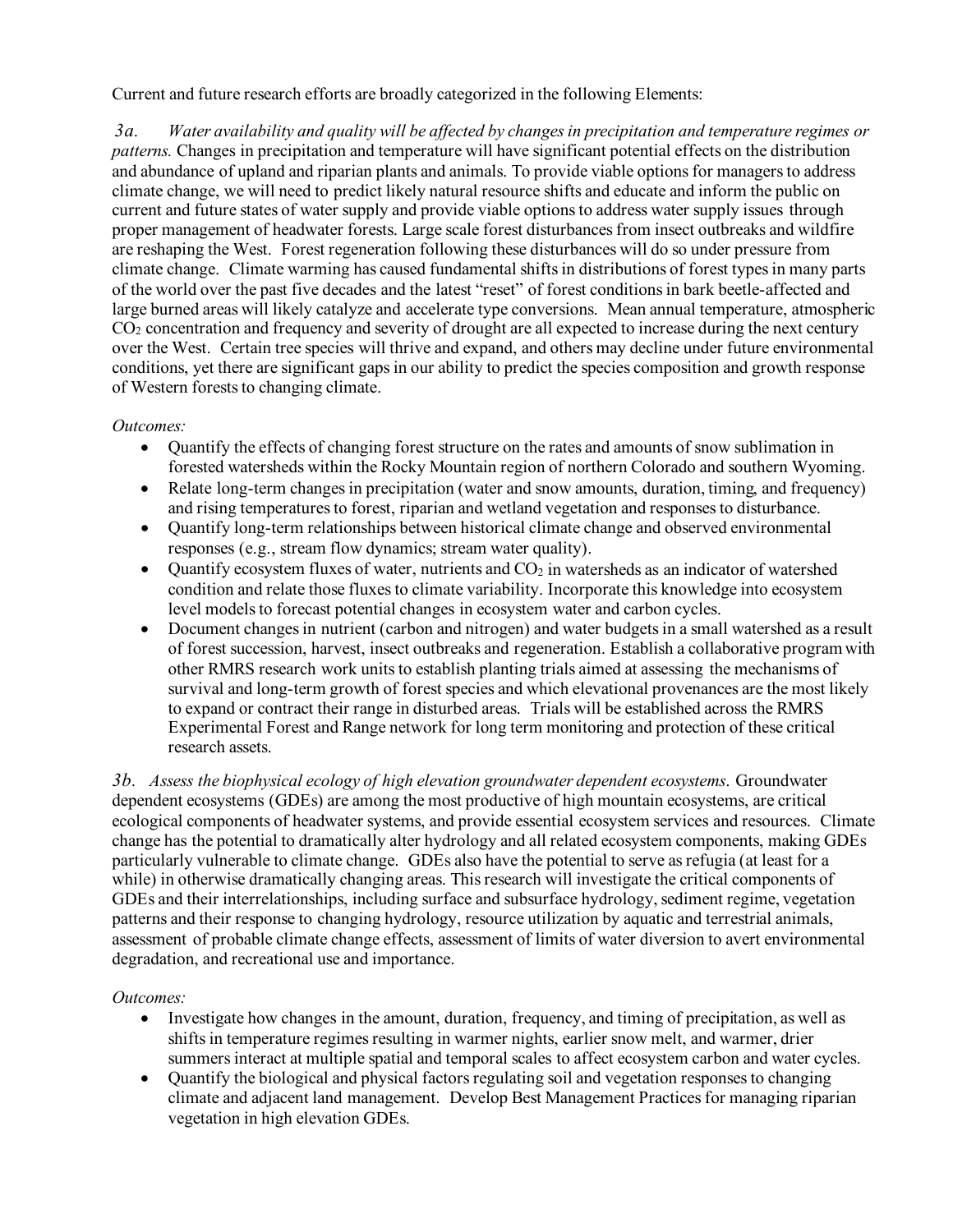*3c. Examine the effects of climate change on watershed processes, biophysical interactions, and shifts in species distribution and resilience.* Uncertainty about the consequences of climate change presents one of the greatest challenges currently facing water and land managers in the West. Managers and decision makers require estimates of how increased variability in precipitation and warming temperatures will influence local and regional snowpack, the timing and amount of runoff, and changes in water quality (stream temperature, chemical composition, and sediment and nutrient loads), potentially endangering reliable delivery of clean water to national forest lands and downstream municipalities. Altered streamflow and changes in hydroclimate also have direct consequences for channel hydraulics, river morphology, sediment transport, hyporheic exchange, and riparian function. Furthermore, the larger, more severe wildfires and increased vulnerability of western forests to insects and disease associated with changing climatic conditions are expected to alter rates and magnitudes of hillslope erosion, wood inputs, and basin sediment yields. Collectively, climate-driven changes in hydrology, geomorphic processes, and thermal regimes of air, soil, and water are expected to cause shifts in the distribution and composition of terrestrial, riparian, and aquatic species that, in turn, may have complex feedbacks with physical watershed processes. Our current process-level knowledge is inadequate to predict how the complex, interrelated physical and biological factors will respond to climate change at useful spatial scales. Future watershed research will integrate detailed studies of point processes into landscape and regional-scale assessments of the likely change in climatic drivers, disturbance regimes, vegetation distributions, physical and biological processes, and ecosystem function. The long-term data records maintained by the USFS Experimental Forest and Range network combined with geographically extensive crowd-sourced databases developed with our partners provide RMRS scientists with unique opportunities to contribute to the characterization of climatic variability and evaluations of how such change alters biophysical interactions and conditions of western watersheds.

- Quantify the integrated effects of climate change and climate variability on hydrologic, geomorphic, and biogeochemical processes in terrestrial, riparian, and aquatic ecosystems using field observations and development of predictive models.
- Quantify the biological and physical factors regulating soil and vegetation responses to interacting bark beetle and fire disturbances.
- Determine how anticipated climate change will alter the timing and magnitude of floods, channel morphology, sediment transport regimes, and risk of critical scour to affect incubating salmonid embryos and other life stages in different hydroclimates throughout western North America and Europe.
- Characterize the effects of climate variability on aquatic and terrestrial ecosystems by examining salmon spawning distributions and the influence of climate and landscape characteristics. Use crowdsourced databases (stream temperature, genetics, and species occurrence) and geostatistical models to understand and predict how species distributions, available habitats, and risk of non-native invasion will shift over time in the face of climate change and where long-term climate refuge habitats may continue to support native populations later this century.
- Use a long-term database of salmonid spawning sites in the Middle Fork Salmon River and basin-scale models of physical conditions to understand how hydrology, geomorphology, stream temperature, and wildfire structure the distribution and quality of spawning sites under current conditions and those anticipated under a warming climate.
- Understand how atmospheric, hydrologic, and geomorphic processes influence patterns of aquatic biodiversity, ecological traits, and species dynamics and persistence.
- Predict and monitor long-term changes in bed load transport, channel morphology, and salmonid habitat following post-fire debris flows in mountain basins of central Idaho to assess risk to aquatic resources and river-corridor infrastructure and to inform managers of the potential consequences of climate-driven increases in wildfire and debris flows.
- Describe effects of habitat fragmentation and recent isolation on the genetic diversity and persistence of native salmonids.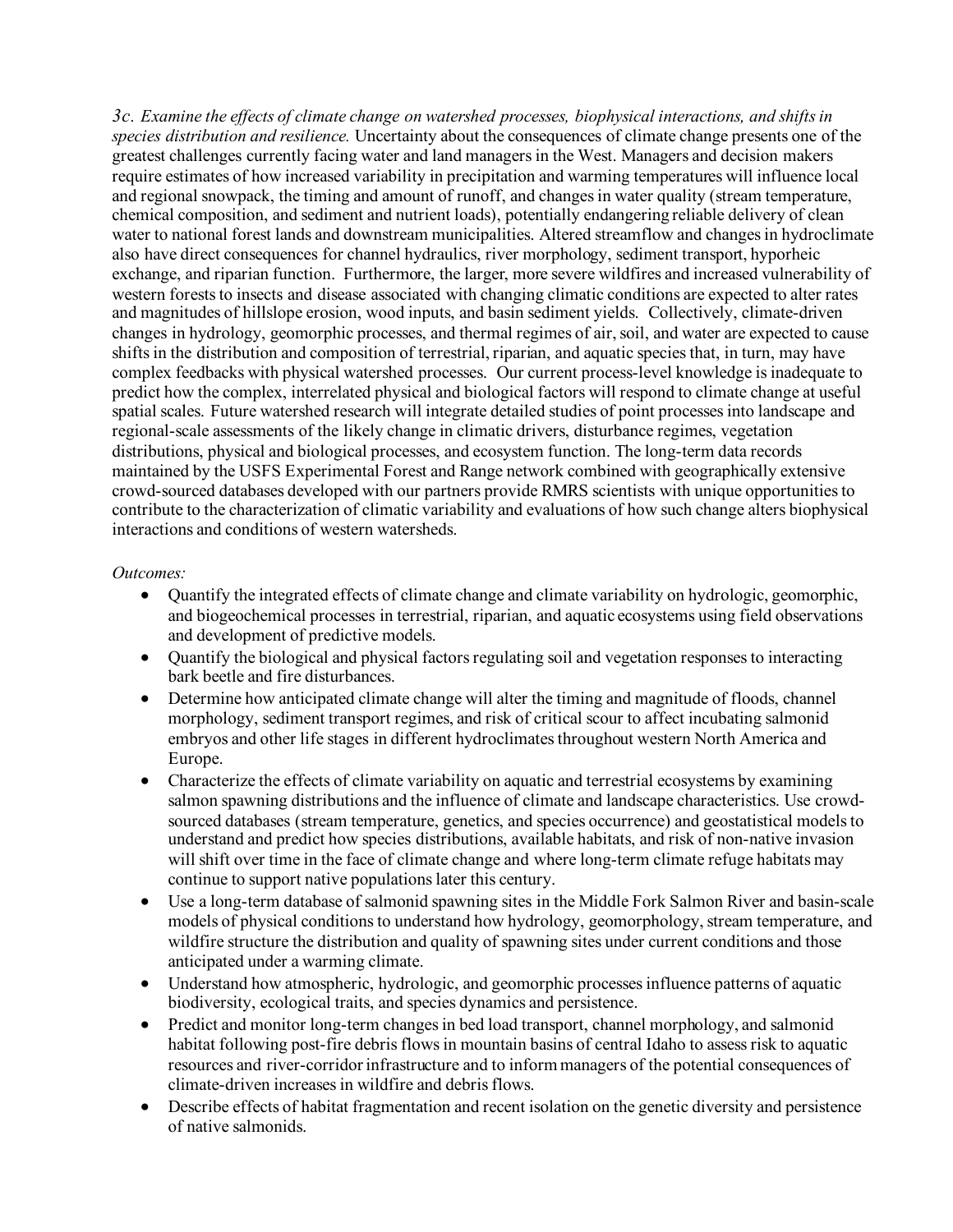• Model associations between environmental variables (e.g., stream size, cover, temperature, connectivity) and aquatic species or life-stage distributions. Examine the generality or transferability of these models and their utility for predicting the distribution of potentially suitable habitats and fishes.

*3d. Watershed restoration and conservation of threatened and endangered species.* Results of our research program are applicable to restoring watersheds affected by human activities (such as timber harvest and recreation), evaluating watershed conservation and best management practices, forecasting water supplies to municipalities and irrigators, and reducing impacts from land management activities and infrastructure to aquatic and riparian organisms. Studies will examine historical and current cycles of drought, insects, and fireaffected vegetation characteristics and other resource values over time and how fundamental, yet complex processes can be modeled to predict the effects of natural and anthropogenic disturbances and future climate variability. In terms of riverine ecosystems, the effects of fire and fuels management have focused on the persistence and condition of native fish populations and riparian plant communities. The vulnerability of fish to fire depends on the quality and distribution of affected habitats and the habitat specificity of the fish species of concern. Currently, the most challenging questions are how the changing nature of fire in the landscape interacts with land, fuel, and fire management, and how these are being influenced by a changing climate.

#### *Outcomes:*

- Document changes in channel morphology, riparian condition, and salmonid habitat resulting from post-fire inputs of sediment and wood and develop models to predict downstream movement of these inputs, associated risks to river corridor infrastructure, and ecosystem recovery.
- Develop guidelines for stream restoration plans for rivers impacted by flow diversion and channel straightening in Idaho by combining high-resolution topographic measurements, monitoring and modelling of hyporheic exchange, morphodynamic modeling, and habitat modeling for threatened and endangered salmonids.
- Determine the minimum habitat sizes and qualities that are required by species to persist, and where these potential habitats currently exist or will exist under future climate change.
- Assess the role of fire on the dynamics and persistence of native and non-native fish populations.

# **11. Program Cooperators and Partners**

#### **RMRS Station Science Programs**

Forest and Woodland Ecosystems; Fire, Fuels and Smoke; Human Dimensions; Managing Resilient Dryland Ecosystems; Wildlife and Terrestrial Ecosystems.

#### **Other Forest Service Research Stations**

Pacific Southwest Research Station, Pacific Northwest Research Station, Southern Research Station

#### **National Forest System**

Cooperative relationships exist with the Regional Offices of the Northern (Region 1), Rocky Mountain (R2), Southwestern (R3), Intermountain (R4), Pacific Northwest (R6) and Pacific Southwest (R5) regions and more than 25 National Forestsin those regions. RMRS research and National Forest System scientists co-produce and apply research findings. Scientists from the Water and Watershed science program serve on the regional Science Advisory Teams for Regions 1-4. The Water and Watershed science program works closely with the Washington Office staff of the National Forest System's National BAER Program, Biological and Physical Resources staff and the National Stream and Aquatic Ecology Center.

#### **Federal Agencies**

Department of Agriculture: Agricultural Research Service; National Resources Conservation Service. Department of Defense: U.S. Army Corps of Engineers; Strategic Environmental Research & Development Program.

Department of Energy: Bonneville Power Administration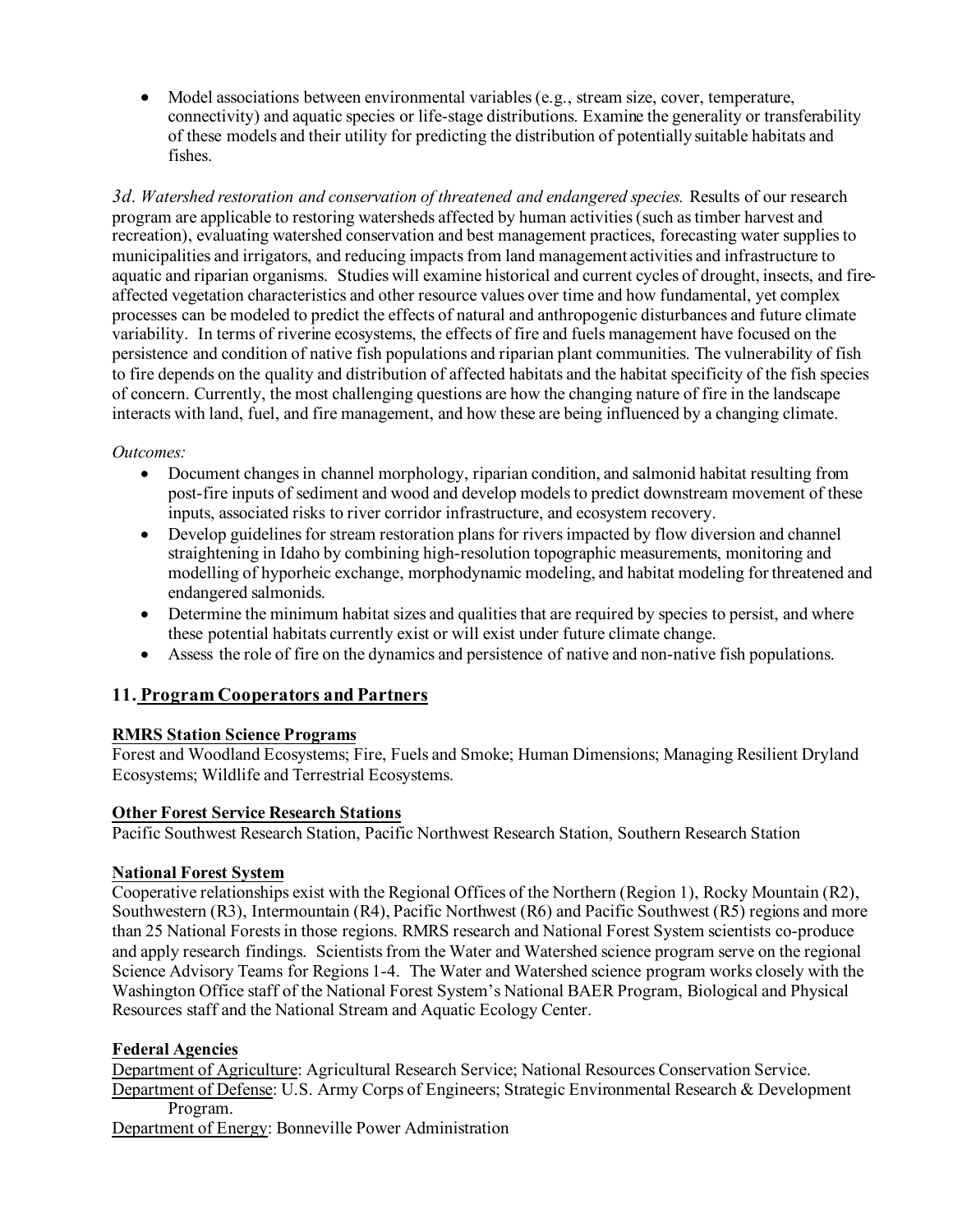#### **Federal Agencies (continued)**

Department of Interior: Bureau of Land Management: U.S. Fish and Wildlife Service; U.S. Geological Survey; U.S. Bureau of Reclamation.

#### Jet Propulsion Laboratory

National Aeronautics and Space Administration

National Oceanographic and Atmospheric Administration: NOAA Fisheries; National Weather Service U.S Environmental Protection Agency: Office of Research and Development; Office of Water

#### **Interagency Monitoring Programs**

The Water and Watershed Research Program consults with or participates in the National Atmospheric Deposition Program, AmeriFlux, SNOTEL, CASTNet, Pacific Northwest Aquatic Monitoring Program, PacFish/InFish Biological Opinion Monitoring Program, and the Pacific States Marine Fisheries Commission.

#### **Tribes**

| <b>Burns Paiute Tribe</b>                          |
|----------------------------------------------------|
| Columbia River Inter-Tribal Fish Commission        |
| Confederated Salish and Kootenai Tribes            |
| Confederated Tribes of the Colville Reservation    |
| Confederated Tribes of Umatilla Indian Reservation |
| The Confederated Tribes of Warm Springs            |
| Hoh Tribe                                          |
| Kalispel Tribe of Indians                          |
| Kootenai Tribe of Idaho                            |
| Muckleshoot Indian Tribe                           |
|                                                    |

Nooksack Indian Tribe Port Gamble S'Klallam Tribe **Ouileute Nation** Quinault Indian Nation Sauk-Suiattle Indian Tribe Shoshone Bannock Tribes Squaxin Island Tribe Stillaguamish Tribe of Indians Suquamish Tribe Yakama Nation

#### **State Agencies**

Arizona: Department of Environmental Quality; Game & Fish Department California: Department of Fish and Wildlife; Department of Water Resources; Environmental Protection Agency; State Water Resources Control Board Colorado: Department of Public Health & Environment; Department of Wildlife and Parks; Colorado State Forest Service; Colorado Natural Heritage Program Idaho: Department of Environmental Quality; Department of Fish and Game; Department of Water Resources Montana: Department of Environmental Quality; Department of Natural Resources and Conservation; Department of Fish, Wildlife and Parks Nevada: Department of Conservation and Natural Resources; Department of Wildlife New Mexico: Environment Department; Department of Game and Fish; New Mexico State Forest Service Oregon: Department of Environmental Quality; Department of Fish and Wildlife South Dakota: Department of Game, Fish and Parks Utah: Division of Wildlife Resources Washington: Department of Fish and Wildlife; Department of Ecology; Department of Environmental Quality Wyoming: Department of Environmental Quality; Game and Fish Department; Wyoming Natural Heritage Program

#### **Local Government Agencies and Public Utilities**

| Humboldt County RCD, CA                     | Pierce County, WA                                 |
|---------------------------------------------|---------------------------------------------------|
| King County, WA                             | Skagit County, WA                                 |
| Mendocino County RCD, CA                    | Snohomish County, WA                              |
| Central Klickitat Conservation District, WA | Salmon Drift Creek Watershed Council              |
| Colorado River District                     | Salt River (AZ) Partnership                       |
| Denver Water                                | Seattle City Light                                |
| Eagle River Water and Sanitation District   | Wasco County Soil and Water Conservation District |
| <b>Foster Creek Conservation District</b>   | <b>Underwood Conservation District</b>            |
| Northern Water                              | United Water Conservation District                |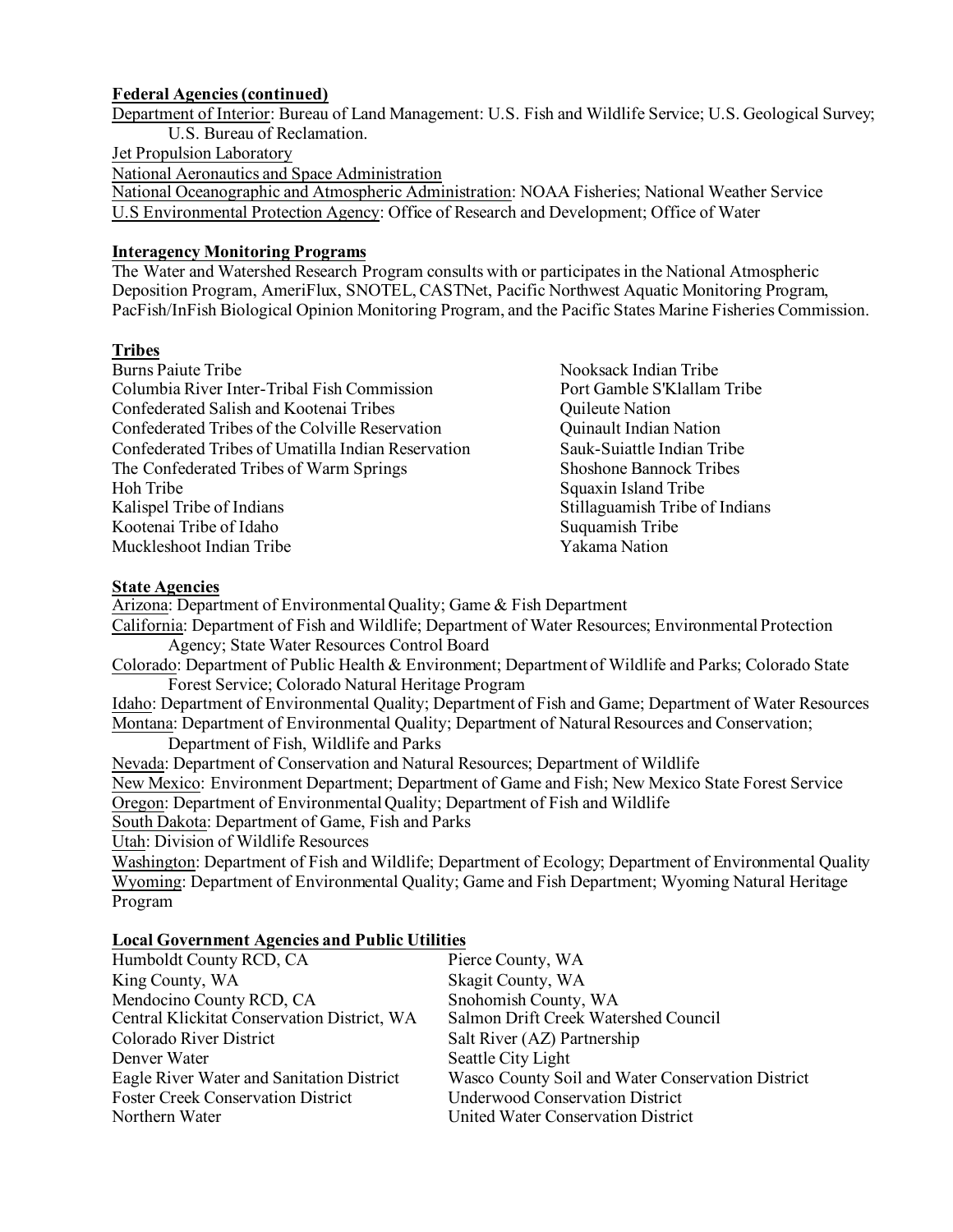# **University Partnerships**

| Boise State University                | Southern Illinois University, Edwardsville |  |  |  |
|---------------------------------------|--------------------------------------------|--|--|--|
| College of Idaho                      | Tulane University                          |  |  |  |
| Coconino Community College            | University of California, Berkeley         |  |  |  |
| Colorado State University             | University of California, Santa Barbara    |  |  |  |
| Idaho State University                | University of Idaho                        |  |  |  |
| Michigan Technical Research Institute | University of Montana                      |  |  |  |
| Montana State University              | University of New Mexico                   |  |  |  |
| Northern Arizona University           | University of Washington                   |  |  |  |
| Salish Kootenai College               | University of Wyoming                      |  |  |  |
| South Dakota State University         | Utah State University                      |  |  |  |
| <b>Washington State University</b>    |                                            |  |  |  |
| Non-government organizations          |                                            |  |  |  |

#### **Non-government organizations**

| <b>Bear Creek Watershed Association</b>     | Mattole Salmon Group                  |
|---------------------------------------------|---------------------------------------|
| California Trout                            | <b>Methow Restoration Council</b>     |
| <b>Clark Fork Coalition</b>                 | The Nature Conservancy                |
| Coalition for the Cache La Poudre Watershed | North Fork John Day Watershed Council |
| Columbia Riverkeeper                        | PacifiCorp                            |
| <b>Crooked River Watershed Council</b>      | Partnership for the Umpqua River      |
| Eel River Recovery Project                  | <b>Riverbend Sciences</b>             |
| <b>Escondido Creek Conservancy</b>          | Rogue Riverkeeper                     |
| Friends of the Teton River                  | Skagit River System Cooperative       |
| Grand County Water Information Network      | South Yuba River Citizens League      |
| Henry's Fork Foundation                     | <b>Trout Unlimited</b>                |
| Hood River Watershed Group                  | Upper Deschutes Watershed Council, WA |
| Idaho Power                                 | Walla Walla Basin Watershed Council   |
| Insight Consultants (Yoncalla, WA)          | <b>Wildlife Conservation Society</b>  |
|                                             |                                       |

12. **Scientific Workforce and Staffing Plan:** Scientific workforce available for accomplishing the planned work described in the Charter (based on current staff and anticipated changes. **Science delivery and technology transfer activities are factored into scientists' time devoted to the respective problem areas.**

| <b>Name</b>            | <b>Title</b>          | Core<br>Watershed<br>Research<br>(PA#1) | Aquatic<br><b>Resources</b><br>Research<br>(PA#2) | Integrated<br>Watershed<br>Research<br>(PA#3) |
|------------------------|-----------------------|-----------------------------------------|---------------------------------------------------|-----------------------------------------------|
| Frank McCormick        | Program Manager       |                                         |                                                   |                                               |
| John Buffington        | Geomorphologist       | 75                                      |                                                   | 25                                            |
| Kate Dwire             | Riparian Ecologist    | 40                                      | 25                                                | 35                                            |
| Kelly Elder            | Hydrologist           | 75                                      |                                                   | 25                                            |
| Robert Hubbard         | Ecologist             | 20                                      | 50                                                | 30                                            |
| Daniel Isaak           | <b>Fish Biologist</b> | 15                                      | 55                                                | 30                                            |
| <b>Charles</b> Luce    | Hydrologist           | 60                                      | 20                                                | 20                                            |
| Daniel Neary           | Soil Scientist        | 50                                      | 10                                                | 40                                            |
| <b>Charles Rhoades</b> | Biogeochemist         | 60                                      | 10                                                | 30                                            |
| Peter Robichaud        | Engineer              | 75                                      | 5                                                 | 20                                            |
| Sandra Ryan            | Geomorphologist       | 75                                      |                                                   | 25                                            |
| <b>Russ Thurow</b>     | Fish Biologist        | 10                                      | 70                                                | 20                                            |
| Michael Young          | Fish Biologist        | 10                                      | 60                                                | 30                                            |
| Vacant                 | Ecologist             | 40                                      | 40                                                | 20                                            |
| Vacant                 | Ecologist             | 50                                      | 20                                                | 30                                            |
| Vacant                 | Engineer              | 70                                      |                                                   | 30                                            |